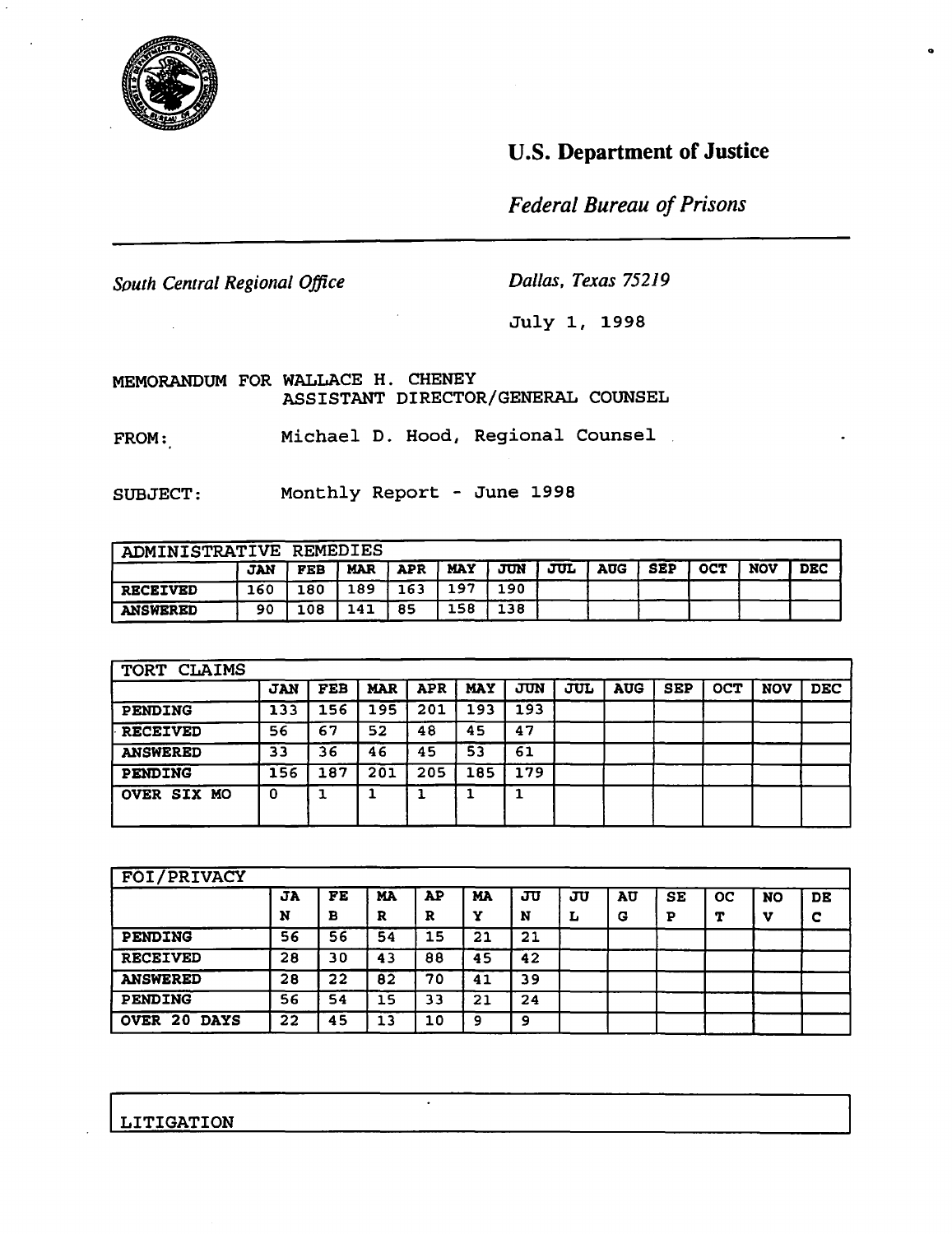|                                   | JA<br>N  | FE<br>в        | <b>MA</b><br>R | AP<br>R      | <b>MA</b><br>Y | JU<br>N        | JU<br>L | AU<br>G | SE<br>P | <b>OC</b><br>т | <b>NO</b><br>v | DE<br>C |
|-----------------------------------|----------|----------------|----------------|--------------|----------------|----------------|---------|---------|---------|----------------|----------------|---------|
| CASES RECD                        | 17       | 15             | 19             | 14           | 10             | 11             |         |         |         |                |                |         |
| CASES CLOSED                      | 4        | 9              | 34             | 35           | 29             | 28             |         |         |         |                |                |         |
| HABEAS CORPUS                     | 13       | 9              | 11             | 8            | 3              | 7              |         |         |         |                |                |         |
| <b>BIVENS</b>                     | 4        | 3              | 6              | 3            | 4              | $\mathbf{2}$   |         |         |         |                |                |         |
| <b>FTCA</b>                       | 0        | $\mathbf{2}$   | 1              |              | 1              | $\mathbf{2}$   |         |         |         |                |                |         |
| <b>OTHER</b>                      | $\Omega$ | 1              | $\mathbf{2}$   | $\mathbf{z}$ | $\mathbf{2}$   | $\mathbf{o}$   |         |         |         |                |                |         |
| LIT REPORTS                       | 12       | 17             | 15             | 14           | 15             | 8              |         |         |         |                |                |         |
| <b>HEARINGS/</b><br><b>TRIALS</b> | $\Omega$ | $\overline{2}$ | $\mathbf{2}$   | ı            | $\overline{2}$ | $\overline{2}$ |         |         |         |                |                |         |
| SETTLEMENTS/<br><b>AWARDS</b>     | 0        | O              | $\Omega$       | 0            | 1              | $\Omega$       |         |         |         |                |                |         |

..

#### CASES WITH HEARINGS OR TRIALS

Kniaht v. HeftIer. Trial held at FCI Seagoville on Monday, June 8, 1998. Chief Judge Jerry Buchmeyer presided. The case was a Bivens actions stemming from an inmate's alleged food poisoning. None of the other inmates who testified suffered any illness after eating the allegedly tainted shrimp. In less than illness after eating the allegedly tainted shrimp. two hours, Judge Buchmeyer granted the government's Motion to Dismiss.

Plunkett v. Gunja. Telephone conference scheduled. Judge issued no orders or rulings as <sup>a</sup> result of hearing. FCI Three Rivers inmate contends that he was transferred to the Southern District of Texas in retaliation for litigation filed against the BOP and its employees. The plaintiff also avers that BOP staff negligently forced him to cell with an inmate who threatened to sexually assault plaintiff.

#### CASES WITH SETTLEMENTS OR AWARDS

a. Adverse judgments

#### b. Tort Claim settlements

Norma Carter - FPC Bryan medical malpractice claim was approved by DOJ for settlement in the amount of \$150,000. Final paperwork is being currently prepared.

#### c. Other settlements

FPC Bryan reports that a settlement agreement has been signed in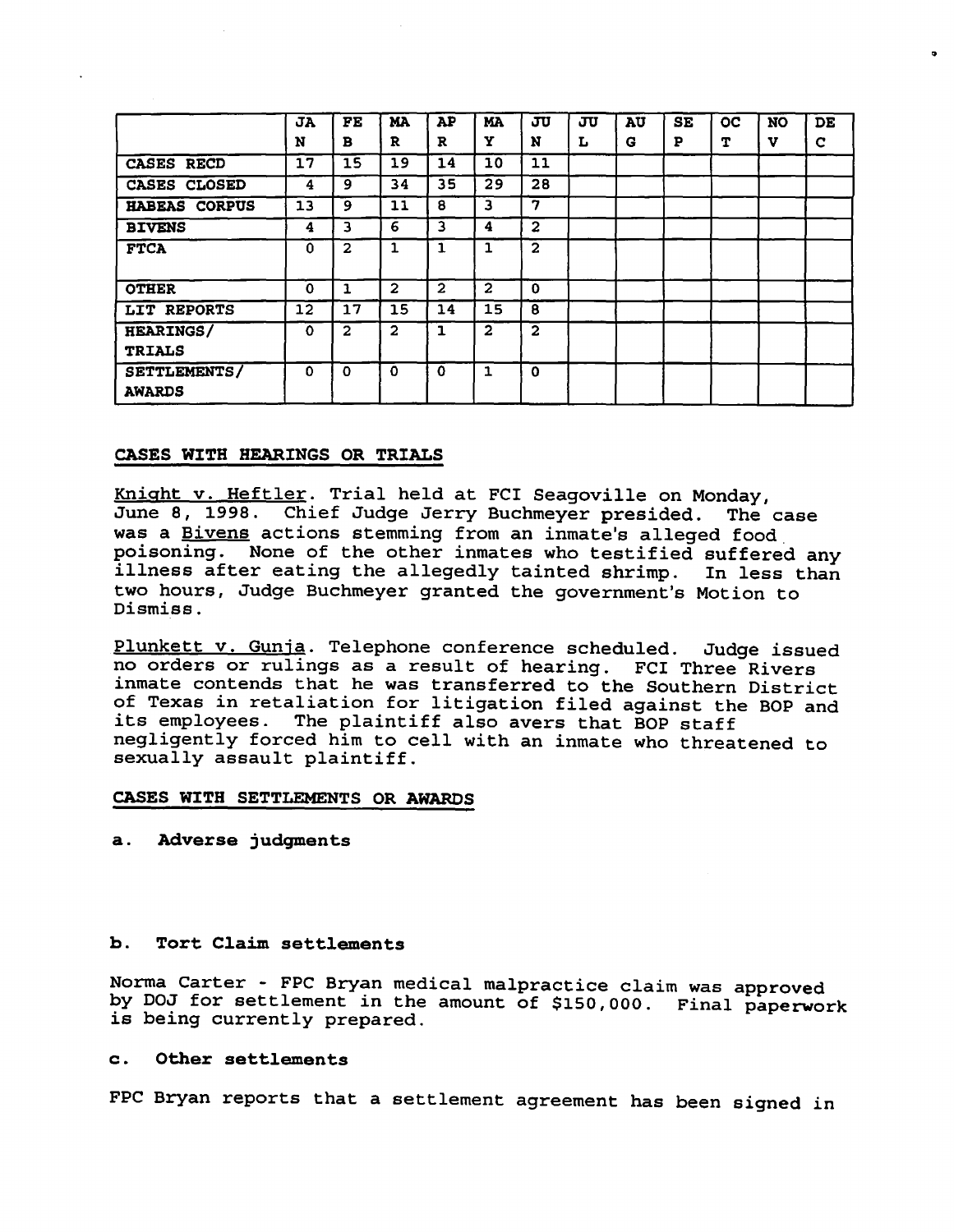Ahr v. Reno, H-96-3641 (SD/TX). In exchange for \$11,250.00, Ms. Ahr will withdraw above captioned matter and a pending EEO complaint raising retaliation issues.

#### SIGNIFICANT CASES

Stephen Casey Blalock v. United States of America,1:98-CV-120-C (ND/TX). On June 3, 1998, Blalock, an FCI Big Spring inmate, filed <sup>a</sup> civil action challenging the inclusion of his instant offense as <sup>a</sup> crime of violence in all cases. Blalock was convicted of being in possession of <sup>a</sup> firearm during and in relation to <sup>a</sup> drug trafficking crime. Blalock challenges the 5th Circuit interpretation of Venegas. He cites other circuits have followed Downey v. Crabtree and that the 5th circuit interpretation of 3621{e) denies him the opportunity to benefit from an early release following the completion of his SOO-hour drug treatment program. The record reflects that before Blalock entered the 500-hour program he had been placed on notice that he would not be eligible for early release due to his instant offense.

Yuk Runq Tsang v. Bureau of Prisons Office of General Counsel, 1:98-CV-114-C, (ND/TX). FCI Big Spring reports that Tsang has filed this civil action claiming he completed the SOO-hour drug treatment program in 1994. The Bureau was aware Tsang had a detainer lodged against him for deportation before he began the<br>program. The record reflects Tsang entered the program The record reflects Tsang entered the program immediately after the designated Residential Treatment Unit was burned during an institution riot. Tsang and other inmates were placed in other units at FCI Phoenix and allowed to complete the program as if they had been assigned to <sup>a</sup> dedicated drug treatment unit. Approximately two years after completing the SOO-hour program, Tsang was notified his early release to his detaining authority had been revoked. The record reflects this early release was revoked due to Tsang's failure to reside in <sup>a</sup> dedicated drug treatment unit. Tsang argues this was not his fault. He states he completed the program in good faith. We have found no record Tsang was ever offered the opportunity to return to a Residential Drug Treatment Unit to complete the mandatory stay of 180-days. We are waiting on a decision from the Central Office as to Tsang's eligibility to benefit for this early release.

Len Davis v. BOP, et al., PB-C-97-494 (ED/AR). The Community Corrections Center in New Orleans reports that <sup>a</sup> death row inmate housed in <sup>a</sup> state facility refiled <sup>a</sup> previously dismissed Personal liability claim against <sup>a</sup> BOP employee. <sup>A</sup> Motion to Dismiss the new suit on res judicata grounds has already been filed.

Reed v. Stone, A-97-CA-899-JN, WDTX. Bivens action against the HSA at FCI Bastrop alleges deliberate indifference in failing to obtain treatment for keloid formations on plaintiff's ear.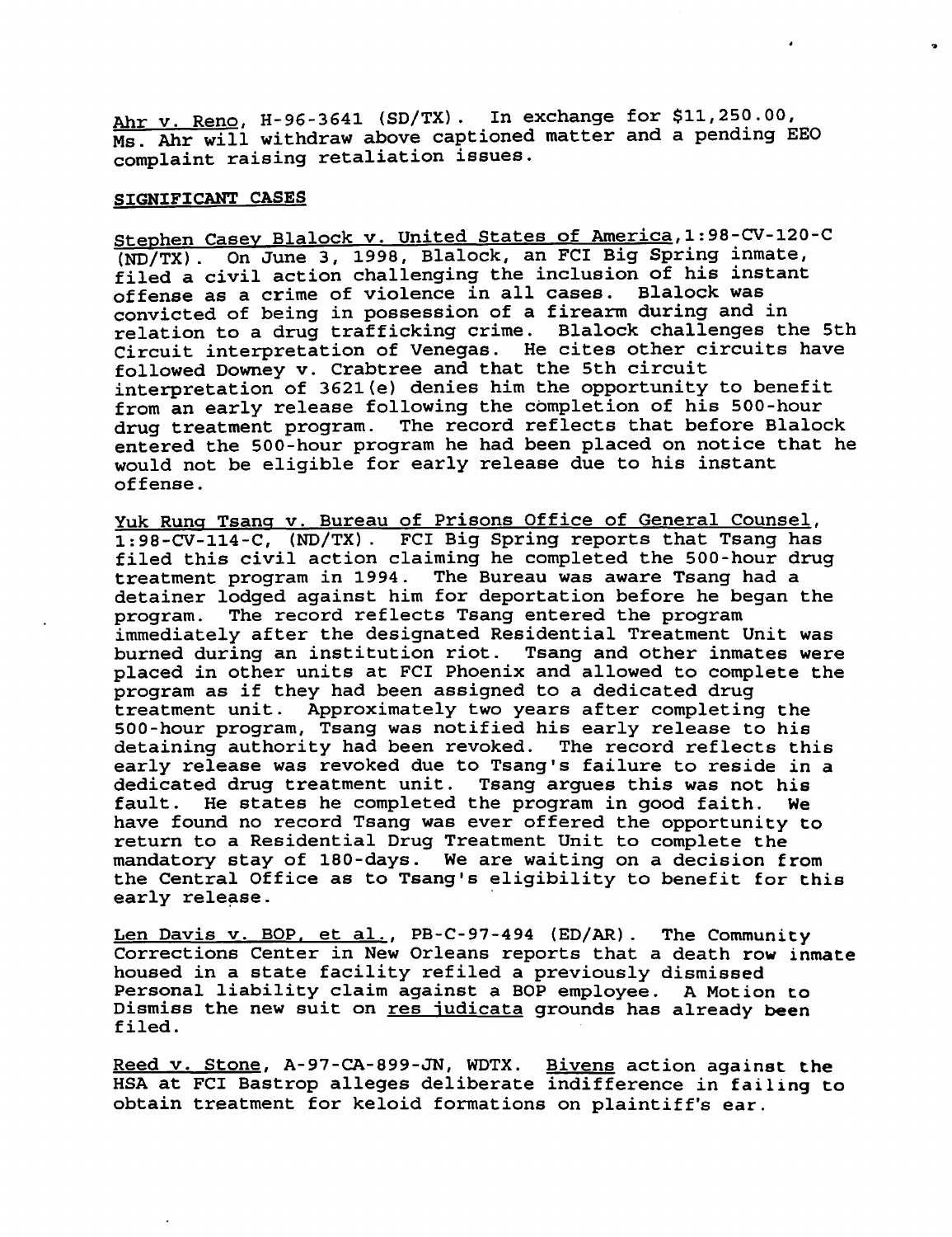Defendant's Motion for Summary Judgment granted by court.

Jeff H. King Sr. v. Janet Reno, LR-C-98-258/Civil No. 3-94-33. In this FCI Forrest City case, inmate King was convicted of Felon in Possession of <sup>a</sup> Firearm, Title 18 U.S.C. section 922 (g). The inmate was denied the year off because the offense was determined to be <sup>a</sup> crime of violence. The inmate challenges this determination.

Dr. Omar Tusshani v. USA, is <sup>a</sup> suit filed by plaintiff against the U.S. Marshals Service and FMC Fort Worth. Plaintiff received significant injuries while housed in <sup>a</sup> contract detention facility in Wyoming under <sup>a</sup> USMS contract. He was transferred to. FMC Fort Worth to receive physical therapy. This suit alleges plaintiff received inadequate medical care and treatment and, as <sup>a</sup> result, sustained permanent damage and significantly reduced life expectancy. The administrative claim was in the amount of \$15,000,000 and was denied.

Brian Maurice Fuller v. USA. This civil action out of FCI La Tuna alleges plaintiff suffered severe physical injury at FCI Three Rivers to his knee, hip, and back, due to the negligent and wrongful acts of BOP employees. Plaintiff further alleges he was subjected to <sup>a</sup> delay in surgery and that the rehabilitation following surgery was below the standard of care, causing further damage and resulting in <sup>a</sup> second surgery. Further, plaintiff alleges he was prescribed <sup>a</sup> harmful medication. The claim is unclear as to where these allegations took place, but it appears he questions the care he received at FCI Three Rivers, FCI Bastrop, and FMC Fort Worth. He is seeking \$3,241,000 in damages.

FCI La Tuna reports Westray Daves v. Slade, EP-98-CA-218-H (WO/TX). Inmate Daves challenges the early release policy barring his eligibility because the policy was promulgated after he was sentenced.

FTC Oklahoma reports that Steven Sherrod v. Bob Guzik, CIV-97-1530-L. By judgment entered May 28, 1998, the petition for Habeas Corpus was granted, and the matter was remanded to the Bureau of Prisons for further proceedings consistent with the Report and Recommendation and <u>Fristoe v. Thompson</u> F.3d (10<sup>th</sup> Report and Recommendation and <u>Fiscoc v. Inompson</u> P.3d<sub>-</sub>-<br>Circuit, April 28, 1998.) Unit Management is currently Circuit, April 28, 1998.) Unit Management is currently processing the referral for CCC placement.

James Burdette Newton v. Federal Bureau of Prisons, 5:98cv194 (ED/TX) - Petitioner contends that he is being wrongfully denied early release from FCI Texarkana because of prior guilty pleas he allegedly made without the benefit of counsel.

#### SIGNIFICANT TORT CLAIMS

Anthony Austin (aka Wa'il M. Muhannad) contends staff at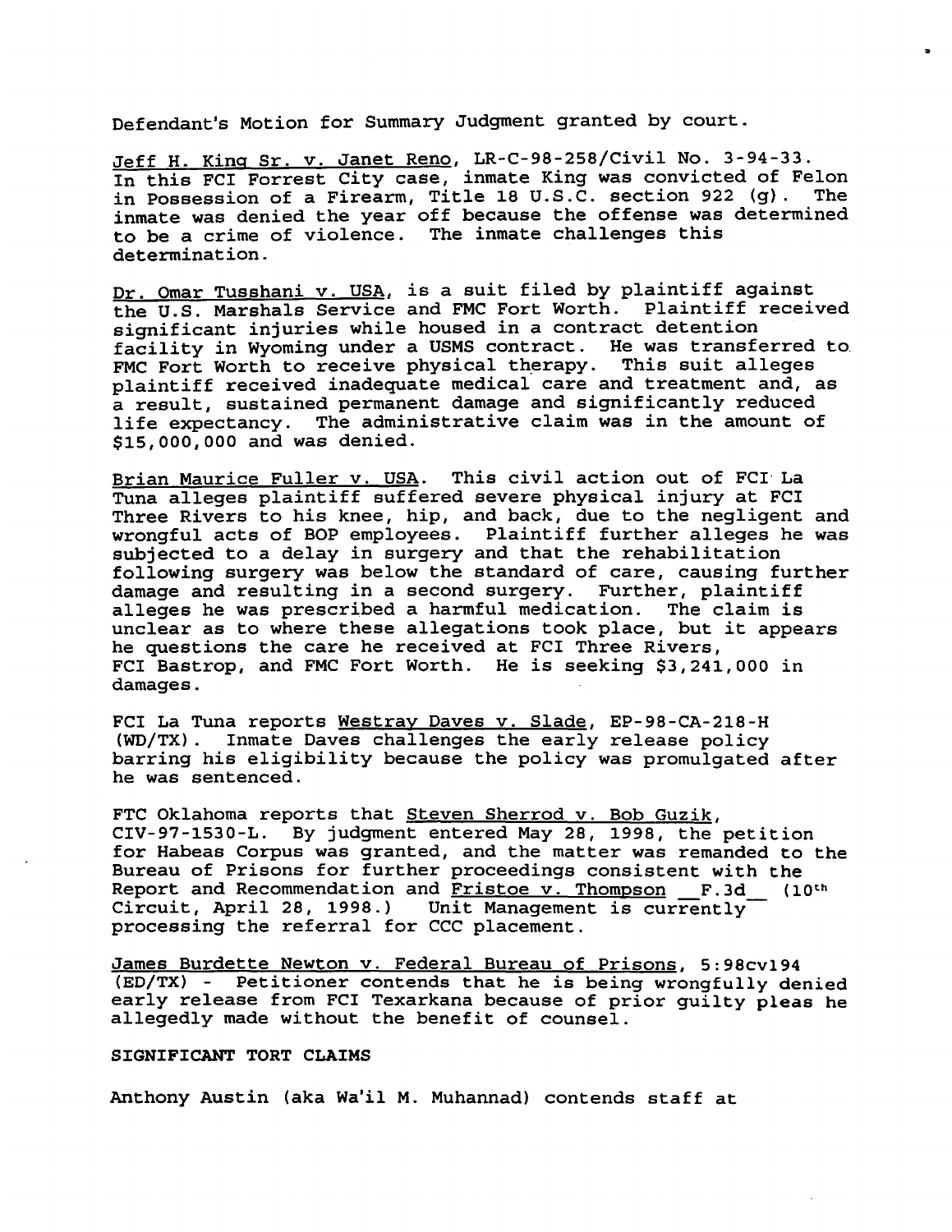USP Beaumont failed to provide adequate surveillance equipment in common areas which would protect inmates from physical attacks. He also contends that specific staff failed to supervise the common areas. Mr. Austin contends that <sup>a</sup> staff member observed the attack, but failed to intervene in <sup>a</sup> timely manner. Mr. Austin contends that another inmate intervened and stopped the attack, but not until he experienced convulsions and severe lacerations below his chin. He states that he now is suffering nerve damage on the left side of his face and body. The sum certain requested is \$25,000.00. (T-SCR-98-099)

..

Ronald Fishman, an inmate incarcerated at FMC Fort Worth, claims liability in the amount of \$1,500,000 (T-SCR-98-240). Fishman alleges he was denied access to needed medical care (500-hour Drug Abuse Program), which has caused mental anguish and emotional distress, resulting in depression and inability to sleep.

The family of Julian Yarbrough, who died while incarcerated at FMC Fort Worth, claims liability in the amount of \$2,800,000. They allege the BOP failed to timely diagnosis squamous cell carcinoma in the neck, which ultimately resulted in Mr. Yarbrough's death. (T-SCR-98 -260)

An FPC EI Paso staff member filed tort claim T-SCR-98-239, in which she seeks \$250,000.00 for personal injury. She alleges that <sup>a</sup> staff chaplain fondled her at FCI La Tuna. We understand that she and <sup>a</sup> female staff chaplain, who alleges being assaulted in <sup>a</sup> similar manner by the same staff member, have filed EEO claims. Her administrative tort claim was filed by an attorney acting on her behalf.

Tomas Zambrano, an inmate housed at FOC Oakdale, alleges that he was injured while playing softball. He contends that <sup>a</sup> specific Physician's Assistant initially refused to examine him and instructed him (Mr. zambrano) to report to sick calIon the following Monday, May 12, 1997. On May 12, 1997, x-rays were taken and it was determined that the fibula at his right ankle was fractured. Surgery was ultimately performed and \$100,000.00 sum certain is noted as damages for the misdiagnosis and malpractice of a displaced fracture of the fibula. (T-SCR-98-148)

Inmate Liasse Bazelias contends that staff at FOC Oakdale examined him upon his arrival on November 6, 1996, and determined that he was in "satisfactory medical condition." He alleges that during January 1997, he was treated for <sup>a</sup> cold and staff inappropriately prescribed a 800 mg. of ibuprofen three times per day, which has resulted in the destruction of his kidneys. He seeks \$6,912,000.00 in damages and future medical care. (T-SCR-98-224)

Inmate Alfred Green seeks \$3,000,000.00 as compensation for deliberate indifference to his medical needs by the medical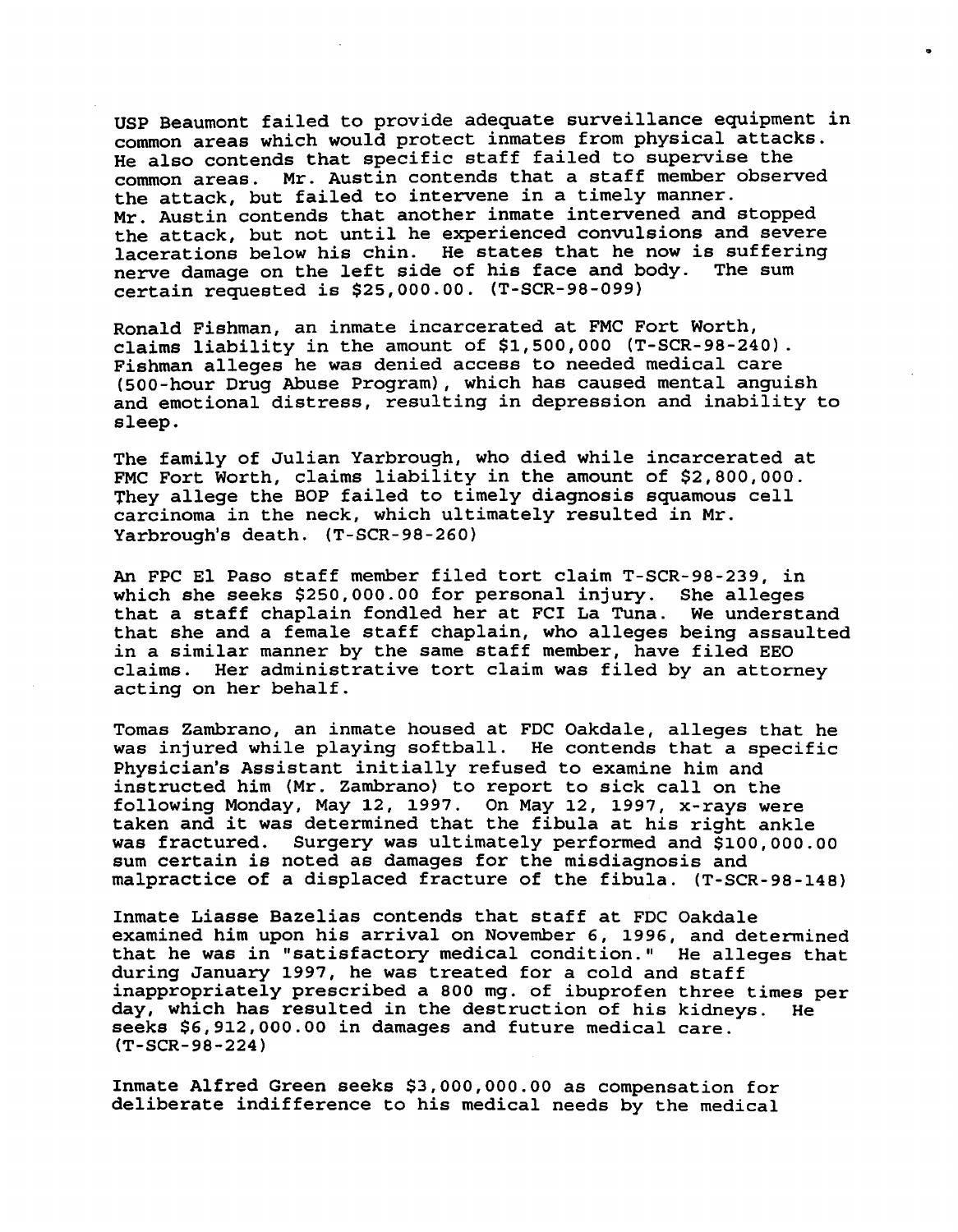department and UNICOR staff members at FCI Three Rivers. Inmate alleges he was ordered to push <sup>a</sup> fork lift up <sup>a</sup> ramp in UNICOR during 1994, which resulted in right knee, hip, and back injuries. Inmate further alleges there was <sup>a</sup> long delay in detecting the injuries; medical staff refused to follow recommended treatment; and medical staff refused to provide<br>effective pain medication to relieve his pain. Inmate had two effective pain medication to relieve his pain. back surgeries and one knee surgery prior to his federal incarceration. He was seen at least 68 times by various medical personnel and evaluated by six specialists. Inmate was also evaluated by USMCFP Springfield. There is no evidence to support inmate's allegation of deliberate indifference.

..

Inmate David Gibson seeks \$10,000.00 as compensation for deliberate indifference to his medical needs by the medical department at FCI Three Rivers. Inmate alleges he was sprayed with pepper spray in 1994 while being transported to FCI Three Rivers, and that he did not receive any medical treatment for 72 days. He claims his sight has diminished, he has to wear glasses, and he suffers from dizziness, headaches, and nausea. Investigation revealed <sup>a</sup> canister of pepper spray accidentally ruptured on an inmate transportation bus while in route to FCI Three Rivers. Inmate was treated upon his arrival at this institution. He was evaluated at least 21 times by various medical department staff and six times by an Optometrist. There is no evidence to indicate medical staff were deliberately indifferent to inmate's medical needs. It is the belief of the medical department that inmate's eye difficulties are <sup>a</sup> result of his chronic conjunctivitis and not his exposure to pepper spray.

#### SIGNIFICANT ADMINISTRATIVE REMEDIES

USP Beaumont reports Remedy No. 161938-F1 in which USP inmate Talbott (fiance of Attorney Helen Wang) challenges the May 15, 1998 rejection of an incoming publication, The FBI Laboratory: An Investigation into Laboratory Practices and Alleged Misconduct in Explosives-Related and Other Cases. The publication was rejected due to its detailed discussions of the ingredients, operation, and construction of explosives. Inmate Talbott alleges the publication is necessary for appeal of his criminal convictions.

Inmate John Binar from FCI Big Spring is challenging the Bureau of Prisons' system of determining the rated capacity of an inmate room, in respect to double bunking inmate beds.

- ... it! *15ttiWl* i6.5t.h <sup>A</sup> *.Jit.i5.tt.AJ .•!"""",,1l* t.tMtt.5\$ew.. *(UWN#.* .1. ,. '." ,iRiP.·

#### UPCOMING TRIALS OR HEARINGS

None

MEDICAL MALPRACTICE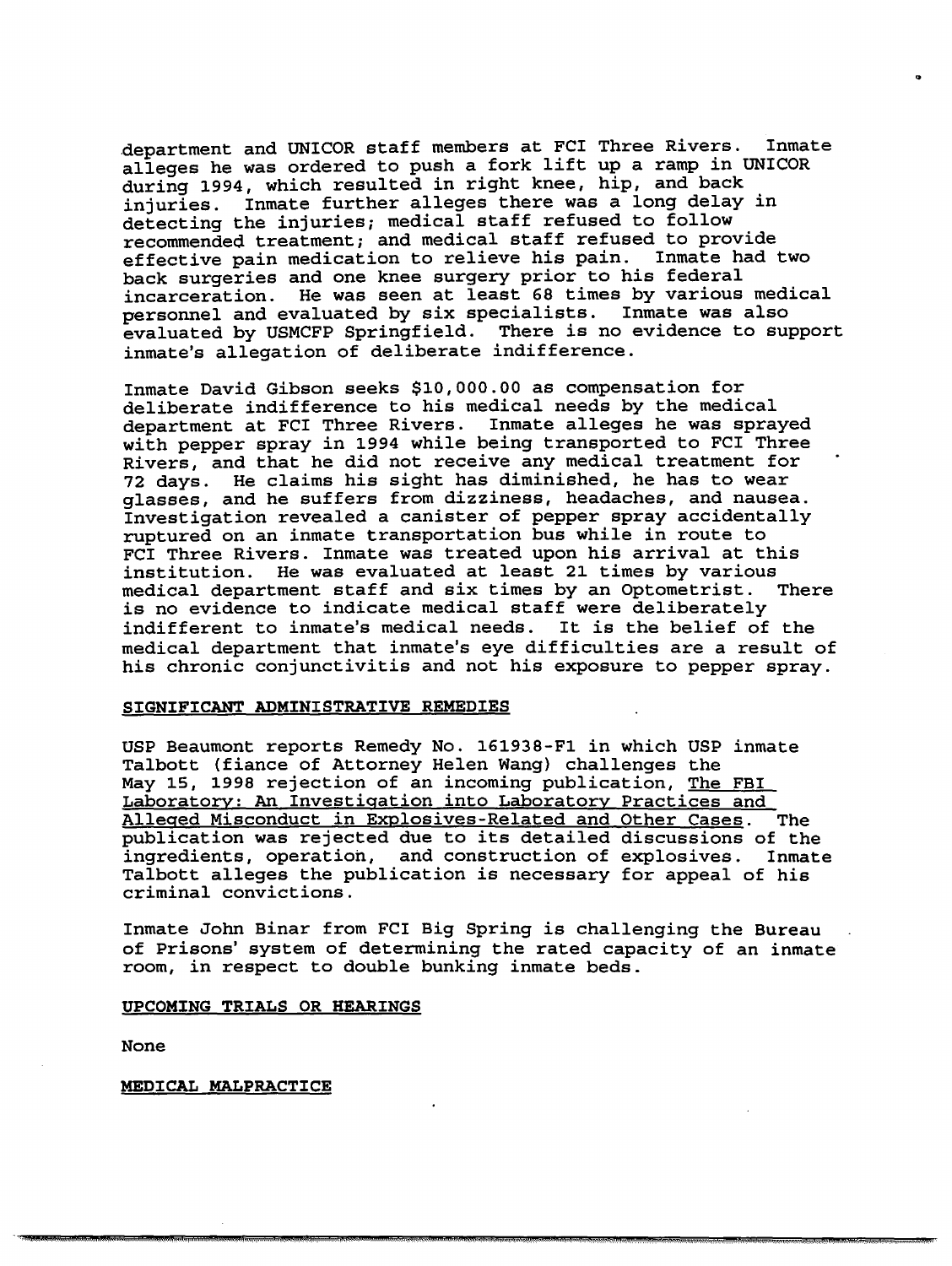#### LITIGATION

#### None

See significant tort claims - Yarbrough administrative claim.

..

#### TORT CLAIMS

#### FMC CARSWELL

Inmate Norma Nelson - T-SCR-98-261, alleges medical negligence in regard to her partial breast reconstruction surgery having to be reopened to obtain the full margins of the biopsy, resulting in <sup>a</sup> radical mastectomy. She claims liability in the amount of  $$6.5$ million.

#### ENSIGN AMENDMENT

#### LITIGATION

None

TORT CLAIM

None

#### RELIGIOUS FREEDOM RESTORATION ACT

LITIGATION

None

TORT CLAIM

None

#### PRISON LITIGATION REFORM ACT ORDERS

None

#### SITUATIONS OF INTEREST

FCC Beaumont

LOW - On June 9, 1998, following an investigation by Legal Department staff, Attorney Helen Wang was restricted from Complex-wide visitation (legal and social), confidential written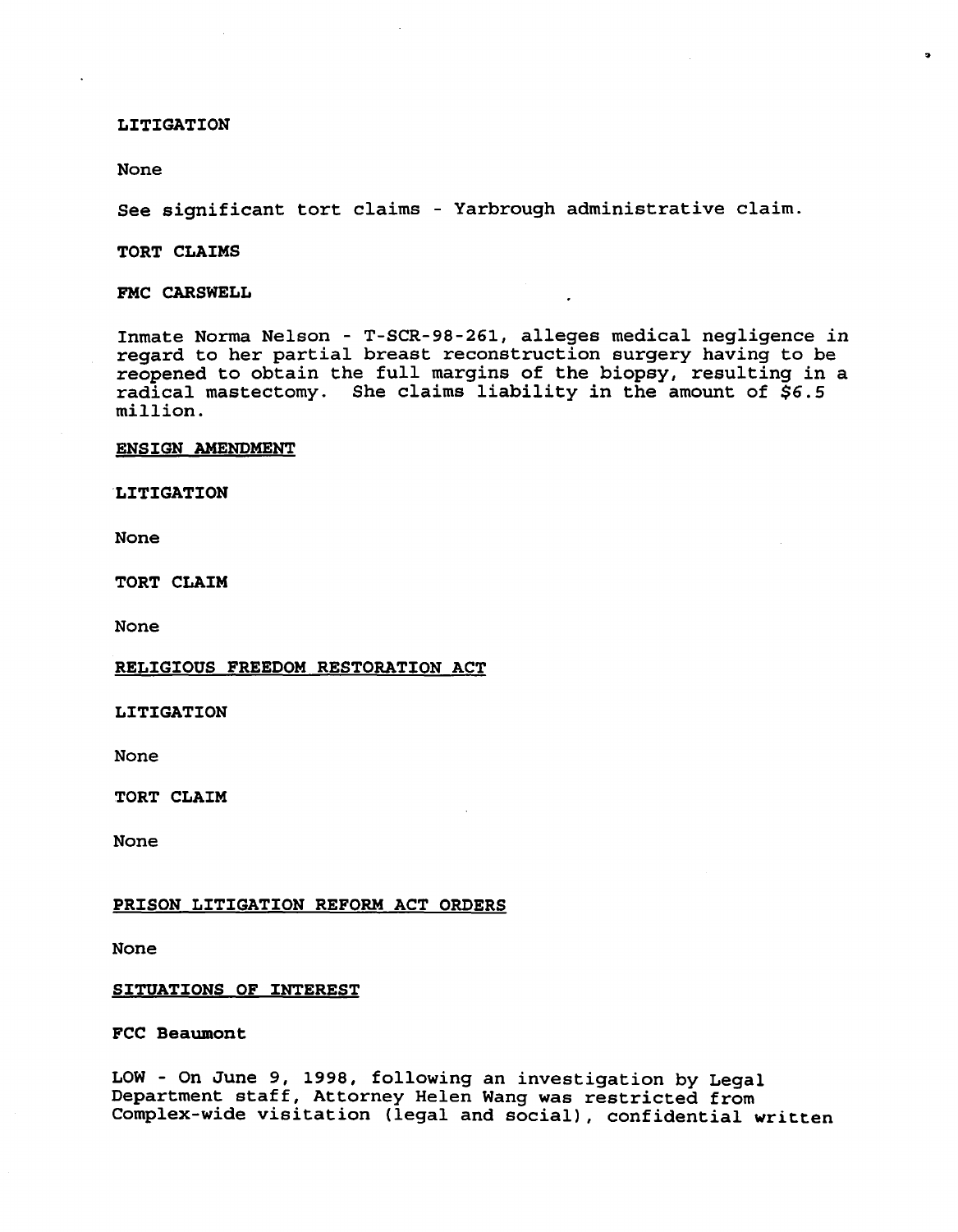correspondence with inmates (special mail), and unmonitored legal telephone calls with inmates. These restrictions were based on Attorney Wang's history of violating Bureau of Prisons rules, most recently of which included paying an inmate at the LOW to solicit inmate clients for her. A complete packet documenting the investigation was forwarded to the Regional Counsel and Central Office, Office of General Counsel.

June 23, 1998 - Paul Layer and Darrel Waugh attended the Beaumont City Council meeting to consider the proposed contract for fire protection at the Complex. The contract was approved by <sup>a</sup> vote of 5-1, and will provide first response fire protection to the Complex until June 30, 2000, at <sup>a</sup> price of \$3000.00 per year.

#### FMC CARSWELL

On June 24, 1998, Dr. Kenneth Moritsugu awarded Pins and Boards to PHS officers for their promotions.

Wallace Cheney, General Counsel, toured FMC Carswell and FMC Fort Worth on June 30, 1998.

FTC OKLAHOMA CITY

DOJ attorneys conducted Trentadue plaintiffs' depositions' June 15-19.

#### FCI OAKDALE

Inmate Detusch has been deported and is now in the custody of Canadian authorities.

#### CRIMINAL MATTERS AND PROSECUTIONS

#### FCI BASTROP

In response to the Warden's concern that the FBI was not helping the BOP in the prosecution of three crimes, the staff attorney spoke to Richard Pittman, the Assistant Civil Chief of the U. S. Attorney's Office in Austin, who pledged to do something about<br>it. The next day the local FBI agent called the SIS Lieutenar The next day the local FBI agent called the SIS Lieutenant, and it now appears that these cases will go forward: Gadusek: Inmate was observed swallowing balloons in the Visiting Room. He was placed in <sup>a</sup> dry cell, where he passed the balloons, whose content tested positive for heroin. He will probably plead guilty.

Ramirez: Inmate threw urine and feces on officer in SHU. Staff witnesses are available to testify, if needed. He will probably plead guilty.

Zuidema: An incoming piece of correspondence was found to contain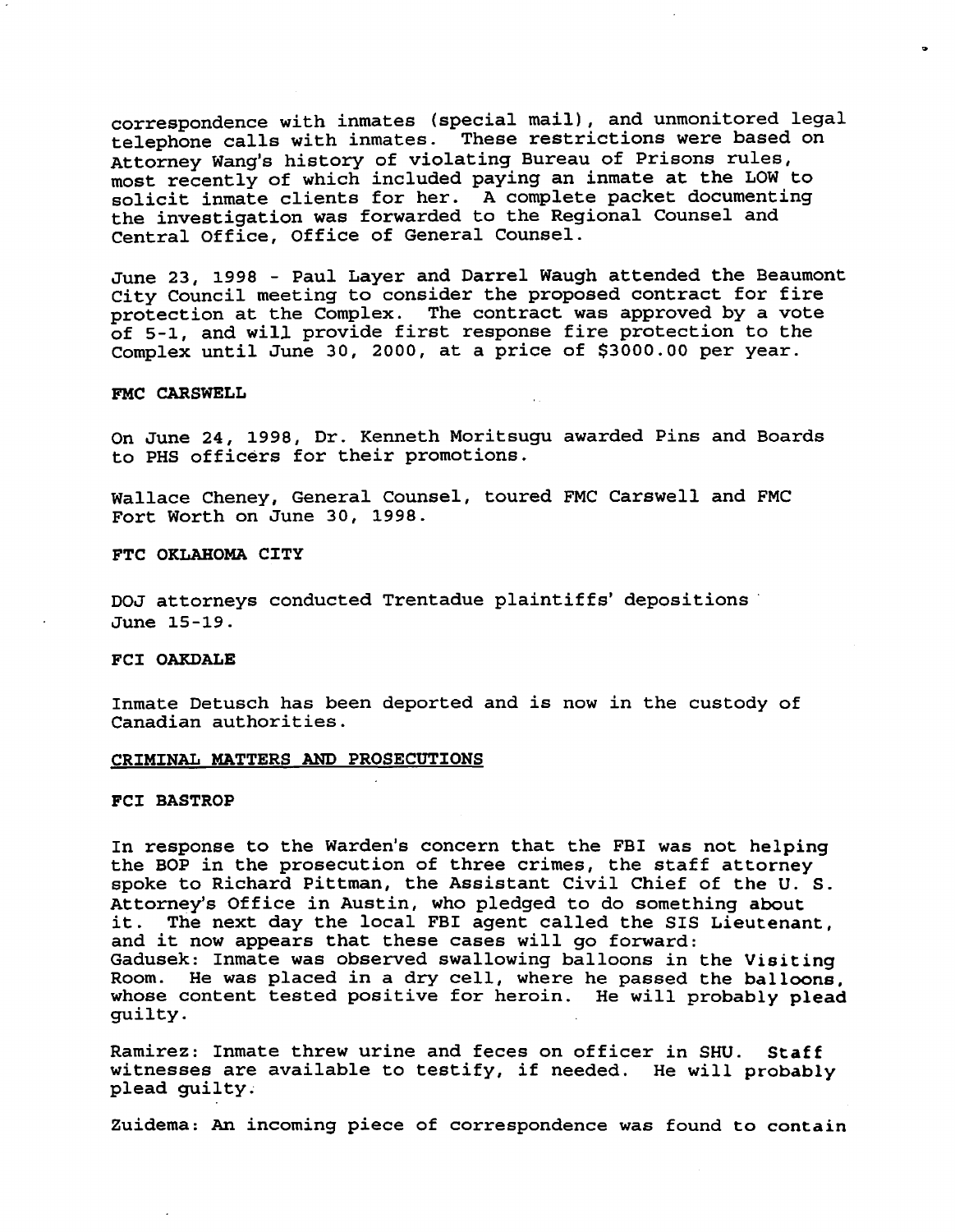LSD. This is the weakest of the three, since it is difficult to prove that the inmate knew the LSD was coming in.

..

#### FCC BEAUMONT

Camp - On June 25, 1998, federal inmate Samuel Flores was sentenced following his plea of guilty to escape from the FCC Beaumont Camp on January 11, 1998. Inmate Flores received an 18 month consecutive federal term of imprisonment, three years supervised release, and a \$100.00 special assessment (no criminal fine). Inmate Flores was sentenced by Chief Judge Richard Schell, Eastern District of Texas, Beaumont. Inmate Ruiz, Jose is tentatively scheduled for sentencing on the same charge July 25, 1998.

Low - On June 1, 1998, Warden Tombone and Paul Layer met with Mike Bradford, U.S. Attorney, Eastern District of Texas, Michelle Englade, AUSA, and Bob Fortune, Special Agent, FBI, regarding criminal prosecution of Luis Carmona-De La Torre. for assaulting <sup>a</sup> correctional officer at the LOW. The U. S. Attorney supports seeking criminal prosecution through criminal information, as opposed to a grand jury indictment.

USP - On June 15, 1998, former Correctional Officer Jessica Sills pleaded guilty to Providing or Possessing Contraband in Prison (18 U.S.C. § 1791), in connection with an incident where she was paid to supply inmates' in the USP with marijuana.

FCI EL RENO

June 10, 1998, Assault on Inmate - Staff observed Filiberto Flores and Leonardo Hernandez-Garcia fighting *in* Unit 4. Prosecution declined due to no serious injury. Warden concurs. FCI FORREST CITY

On May 23, 1998, Amador-Rodriguez assaulted the Cook Supervisor by throwing an apple striking the staff member on the right biceps and right eye. While being escorted into the SHU, the inmate began pulling away from the escorting officer. The staff member then regained control and the inmate was placed into a holding cell. The inmate was examined by medical staff and placed into Administrative Detention without further incident. Both staff and the inmate received injury assessments by medical staff with no injuries noted. The FBI was notified and the investigation continues.

On May 24, 1998, <sup>a</sup> unit officer requested medical assistance when she observed inmate Rodriguez-Cortez sitting *in* the TV room wiping blood from his facial area. <sup>A</sup> visual search was conducted on all inmates in the unit at which time inmate Earl Marcenus was discovered by staff to have multiple abrasions to the neck and chest area. Both inmates were placed in Administrative Detention without further incident. Both inmates received medical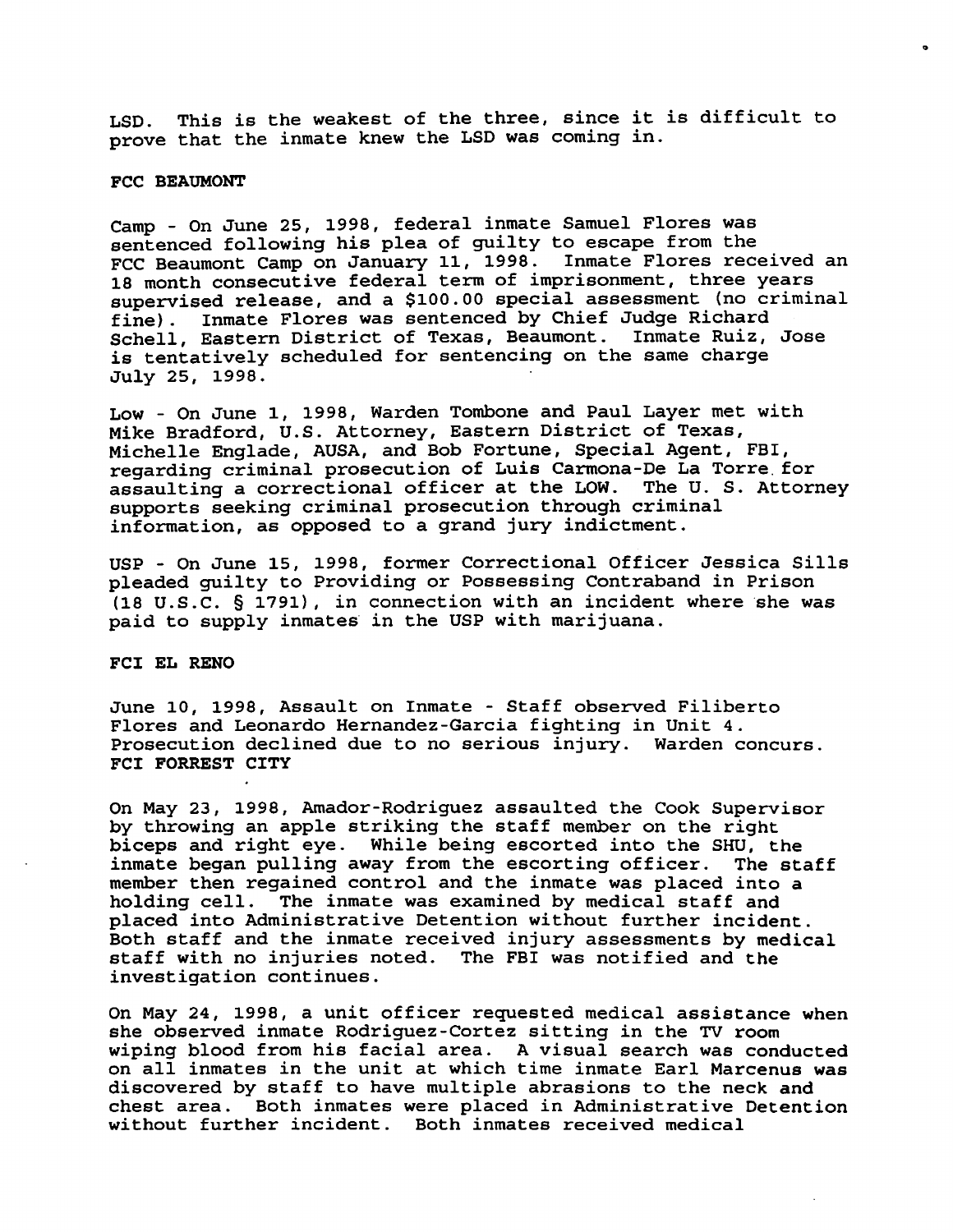assessments by medical staff with injuries noted. The FBI was notified and an investigation continues.

..

On May 26, 1998, the Control Center Officer announced <sup>a</sup> call for assistance in <sup>a</sup> housing unit. staff observed inmate Eddie Rhyan staggering toward the officer's station bleeding from his left eve. Inmate Stephen Mitchell was observed yelling to inmate Rhyan that he was going to hurt him (Rhyan). Staff restrained both inmates and escorted them to the institution hospital and then to the SHU. The FBI was notified and the investigation continues.

On June 9, 1998, the Community Confinement Center in Houston, TX. Notified FCI Forrest City that inmate soto-Gonzalez failed to report to his scheduled CCC in Houston. to arrive at 8:30 a.m. on June 9, 1998. The inmate was placed on escape status at 4:17 p.m. The U. S. Marshals Service and the FBI were notified.

On June 14, 1998, <sup>a</sup> Food Services staff member observed inmate Javier Ramos lying on the floor of Food Services. Staff further observed inmate Guillen standing over inmate Ramos with a broom handle placed against Ramos' neck applying pressure. Additionally, staff observed inmate Mungia with both his hands placed on inmate Guillen's left and right shoulder. Food Service<br>staff ordered all three inmates to stop and they complied. The staff ordered all three inmates to stop and they complied. three were escorted to Health Services and examined by medical personnel. They sustained minor injuries. After the examination, the inmates were placed in SHU. The FBI was notified and an investigation continues.

On June 22, 1998, inmate Arvayo-Castillo entered the Lieutenant's Office and admitted he had been in <sup>a</sup> physical altercation with an unknown inmate. According to the inmate, he was sleeping and another inmate entered his cubicle and struck him in his head with <sup>a</sup> foreign object. The inmate was treated by medical staff. He sustained two lacerations to the back of his head and two small abrasions to his back area. The inmate was placed in SHU and the FBI was notified.

#### FTC OKLAHOMA CITY

An inmate on staff assault occurred on June 1, 1998, when inmate Bronco, Lucio, while being escorted from R&D to the Special Housing Unit, became verbally abusive and confrontational. Inmate Bronco attempted to pull away from escorting staff and then head butt an officer. Both the officer and inmate Bronco fell to the floor. Accompanying staff gained control of the inmate, and he was escorted to his cell without further incident. Neither staff nor inmate Bronco sustained any injury. The FBI was notified; however, they declined referral for prosecution .

.. t. ( <sup>44</sup> i1.£ <sup>t</sup> *tnt..M,* .¥.t.3.s.Q:.c.~"i( .....Ml.i.i&UW-\*. *},t.Q.3.&.tMUJ.t.6,J.* . .. *..t.ht.t.i\$".* 1. *A;..* WJ.IJ.JiJ.U.h.IJ...ID. ,i .&.C.. " <sup>h</sup> , k&.wd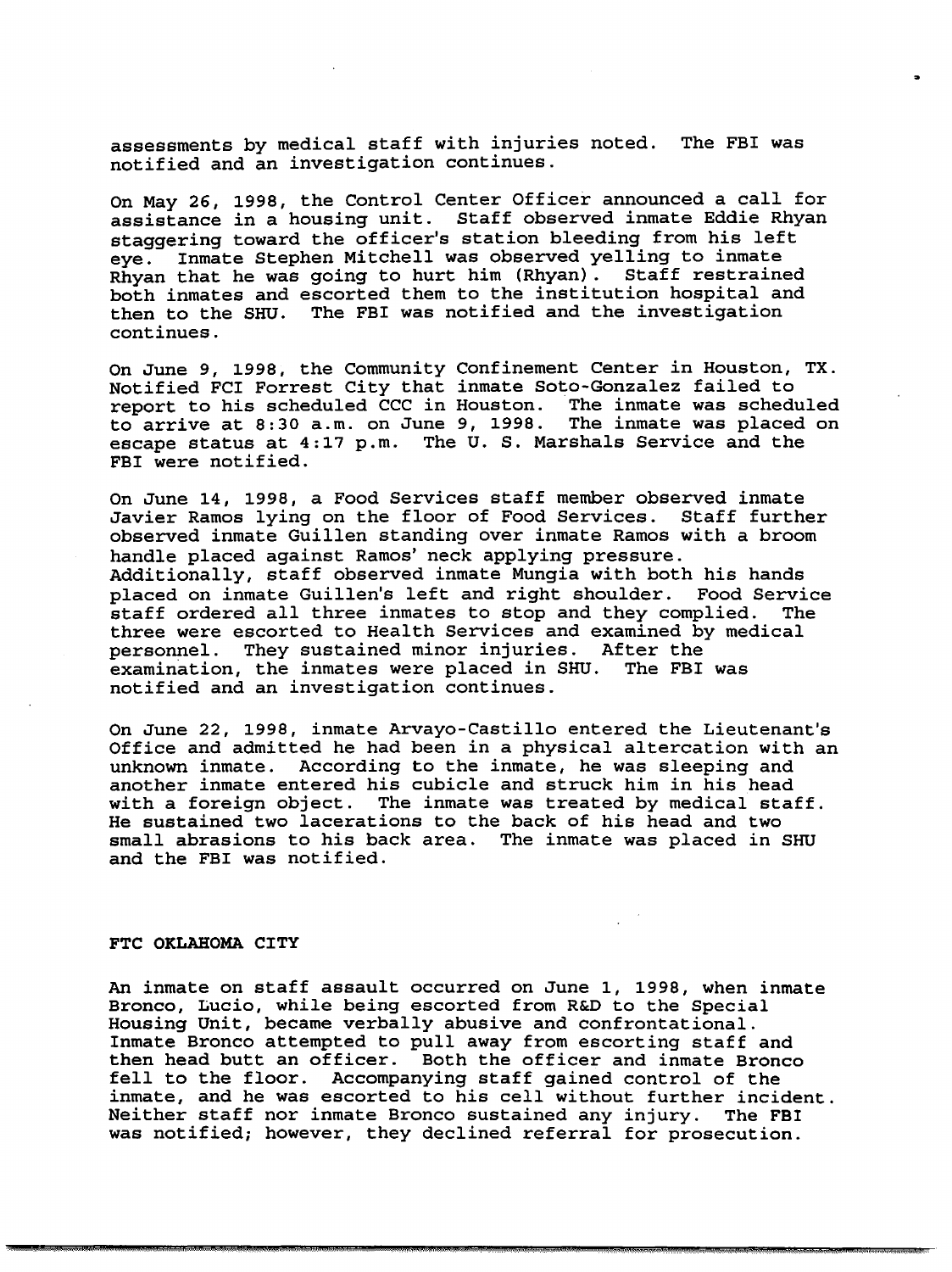The Warden concurs.

On June 23, 1998, while being escorted from <sup>a</sup> housing unit to R&D, inmate Joel Moreno-Olives attempted to strike an escorting officer in the facial area with his elbow. The inmate was taken to the floor, restrained, and then moved on to R&D without further incident. No injuries were sustained by either staff or the inmate. The FBI was notified, but declined referring for prosecution. The Warden concurs.

co

#### FCI TEXARKANA

Staff member pled guilty to the charge of having sex with an inmate and received one year probation.

#### FCI THREE RIVERS

The U. S. Attorney's Office will prosecute inmate James Esmedina for possession of marijuana. During a pat search leaving UNICOR, 26.7 grams of marijuana were located in the inmate's possession,

The U.S. Attorney's Office will prosecute inmate San Martin Zuniga for possession of narcotics. During <sup>a</sup> cell search, and subsequent pat search, inmate was found to be in possession of 10 cut up pieces of potato chip bags containing a brown substance. The substance tested positive for amphetami The substance tested positive for amphetamine.

Prosecution was declined for staff assault by inmate Gabriel Alarcon. Inmate grabbed staff member's genitalia through food slot in SHU while issuing toilet paper. No injury to staff. Warden concurs with decision.

Prosecution was declined for assault on staff with <sup>a</sup> weapon by inmate Jesus Fernandez-Delgado. While fighting with another inmate in UNICOR, inmate Fernandez picked up a long handle dust pan, swung it around, and hit another inmate and <sup>a</sup> staff member. No injuries were sustained. Warden concurs with decision.

The following inmates were referred to the U. S. Marshal's Office after they walked away from the satellite camp: Jose Reyes-missing during midnight count on May 23, 1998; Juan Garcia-missing during 4:00 p.m. count on May 30, 1998; Michael Martinez-missing during midnight count on June 6, 1998; and David Cervera-missing during 4:00 p.m. count on June 11, 1998.

#### PERSONAL ISSUES

#### Scheduled Annual/Sick Leave:

| Mike Hood      |               | $-$ July 23-24 |  | Annual Leave   |  |
|----------------|---------------|----------------|--|----------------|--|
| Lisa Sunderman | $\sim$ $\sim$ | July 2, 6-10   |  | - Annual Leave |  |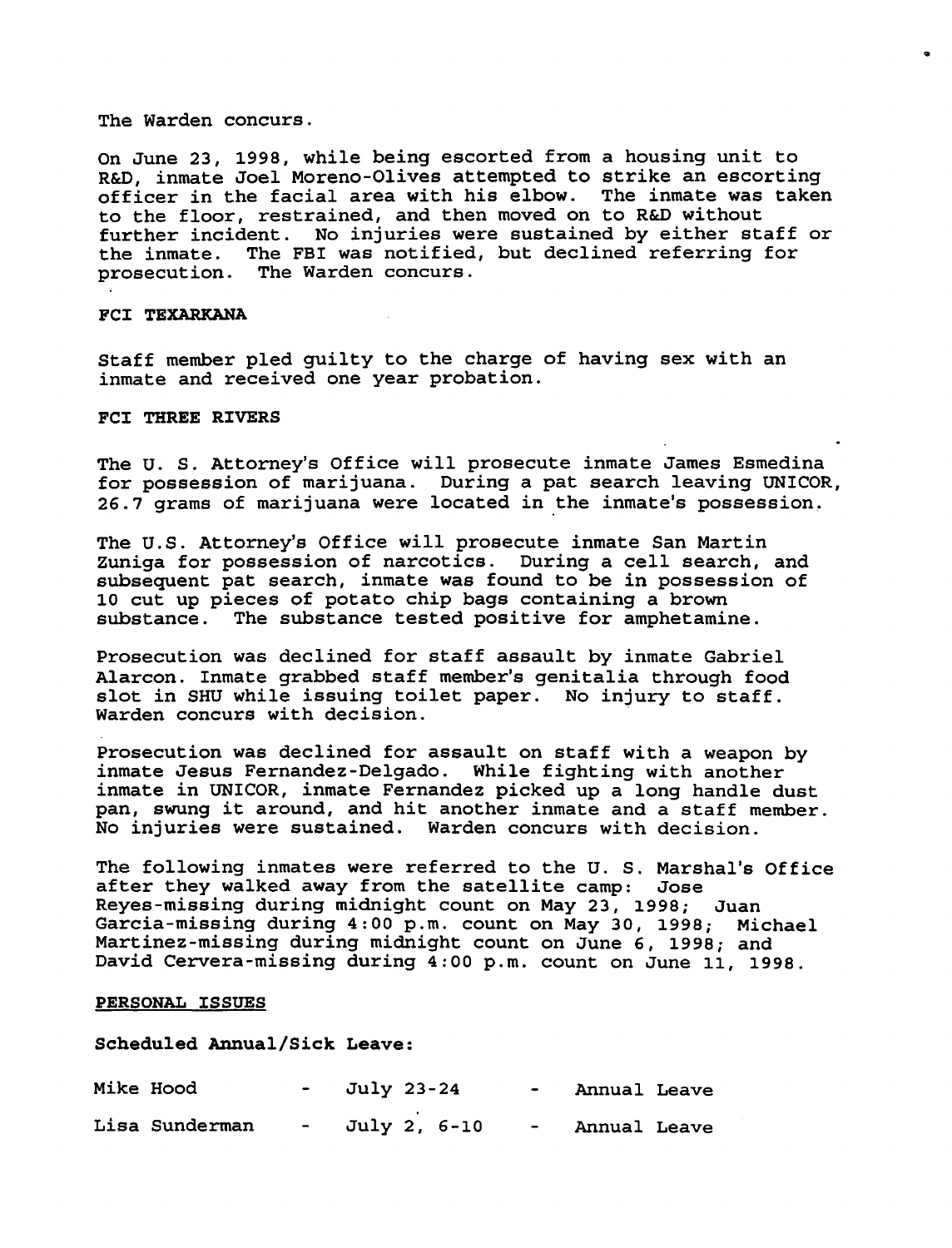| Marsha Foulks | $\blacksquare$   | July 6, 10,<br>13 & 20 |                  | Annual Leave |  |
|---------------|------------------|------------------------|------------------|--------------|--|
| Linda Nutt    |                  | July 6-10              | $\sim$ 100 $\mu$ | Annual Leave |  |
| Darrel Waugh  | $\sim$ 100 $\mu$ | July 1-15              |                  | Annual Leave |  |
| Karen Summers |                  | July 20-24             |                  | Annual Leave |  |

Other Scheduled Absences:

Julie Gerardi, FCI Three Rivers, will be attending Diversity Management Training at FMC Carswell on July 14-17, 1998.

Jason Sickler, SCRO Attorney Advisor, will be located at FCC Beaumont beginning July 19, 1998. The institutions that Jason currently oversees will maintain their working relationship with Jason, to the extent possible. Jason will be greatly missed.

Mike Hood and Lisa Sunderman will be attending the Legal Conference the week of July 27, 1998. Marsha Foulks will be acting Regional Counsel during their absence .

1.11 i. **4.£66** <sup>11</sup> li6 *...t.J.tv...X,:;.&.* ..iwat.t. o..::v.(Q.Q.w w:v:w:v::MQMXMMiM. !! .'.Q.J.&.vn h.. ."A( i.e.G .

m: \GROUPS\DRLEGAL.MONTH. FMT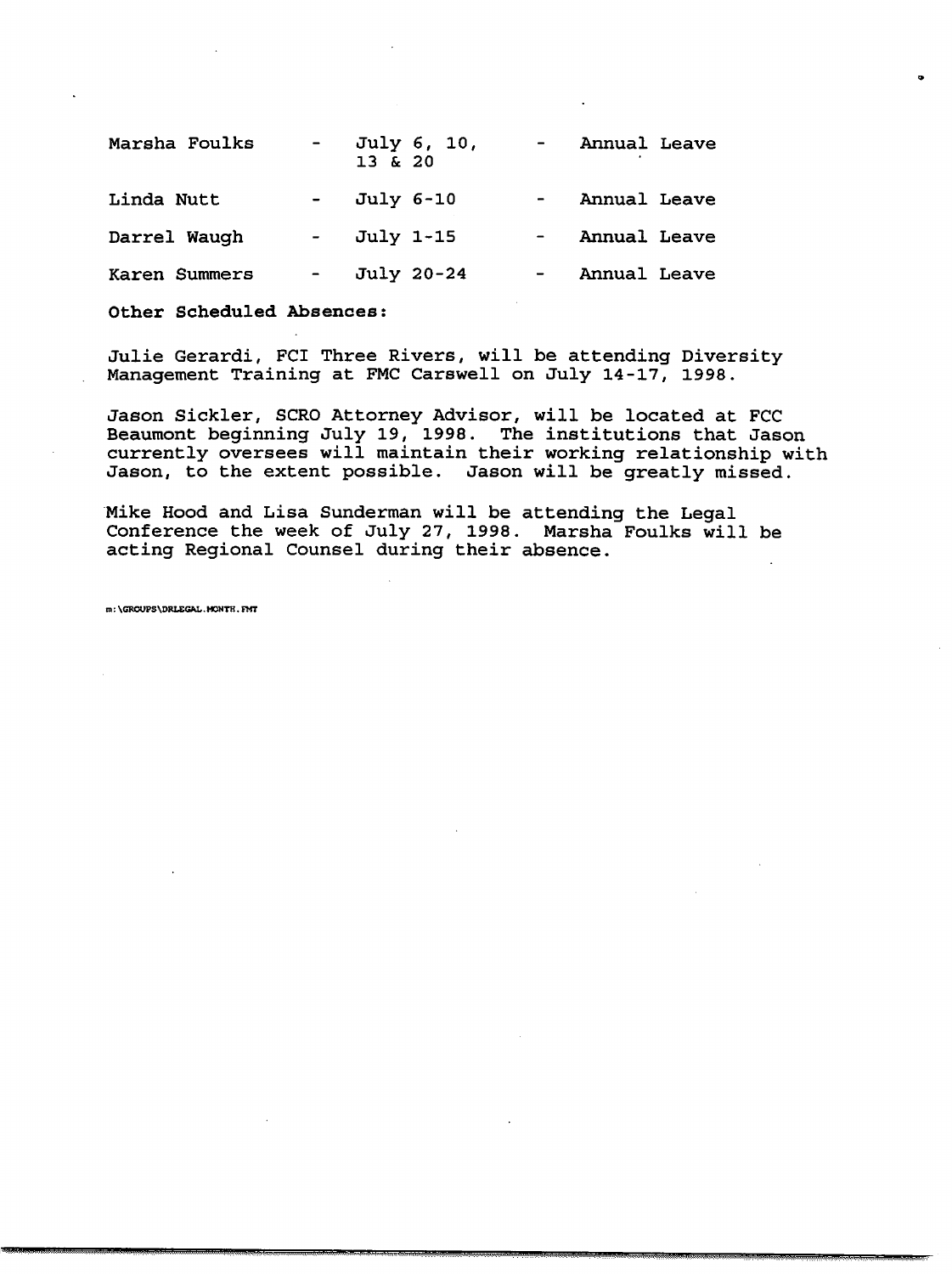UNITED STATES GOVERNMENT

..

# **memorandum**

Northeast Region, Philadelphia, PA FEDERAL BUREAU OF PRISONS

July 15, 1998

MEMORANDUM FOR WALLACE H. CHENEY, GENERAL COUNSEL

FROM: Henry J. Sadowski, Regional Counsel

SUBJECT: Monthly Report - June 1998

#### I. ADMINISTRATIVE LEGAL ACTIVITIES - SUMMARY REPORT

#### A. Administrative Remedies - 1998

JAN FEB MAR APR MAY JUN JUL AUG SEP OCT NOV DEC Pending on 1st 110 91 146 162 167 180 Rec'd in month 113 155 187 188 187 172 Ans'd in month 132 100 171 183 174 207 Pending at End 91 146 162 167 180 145<br>Over 30 days 0 0 0 0 0 0 Over 30 days

B. Administrative Tort Claims - 1998

JAN FEB MAR APR MAY JUN JUL AUG SEP OCT NOW DEC Pending on 1st 236 262 261 283 320 348 Rec'd in month 77 73 92 73 60 64 Recons. rec'd 3 2 3 4 1<br>Ans'd in month 54 76 73 40 33 Ans'd in month 54 76 73 40 33 93 Pending at End 262 261 283 320 348 319 Over 180 days

C. Tort Claim Investigation Status: As of June 30, 1998

|                | ALF ALM ALP ALW BRO DAN FAI FTD LEW LOR MCK NYM OTV RBK SCH |  |                                   |  |  |  |  |  |  |
|----------------|-------------------------------------------------------------|--|-----------------------------------|--|--|--|--|--|--|
| <b>Pending</b> |                                                             |  | 2 1 10 0 6 7 6 15 12 0 7 7 5 16 7 |  |  |  |  |  |  |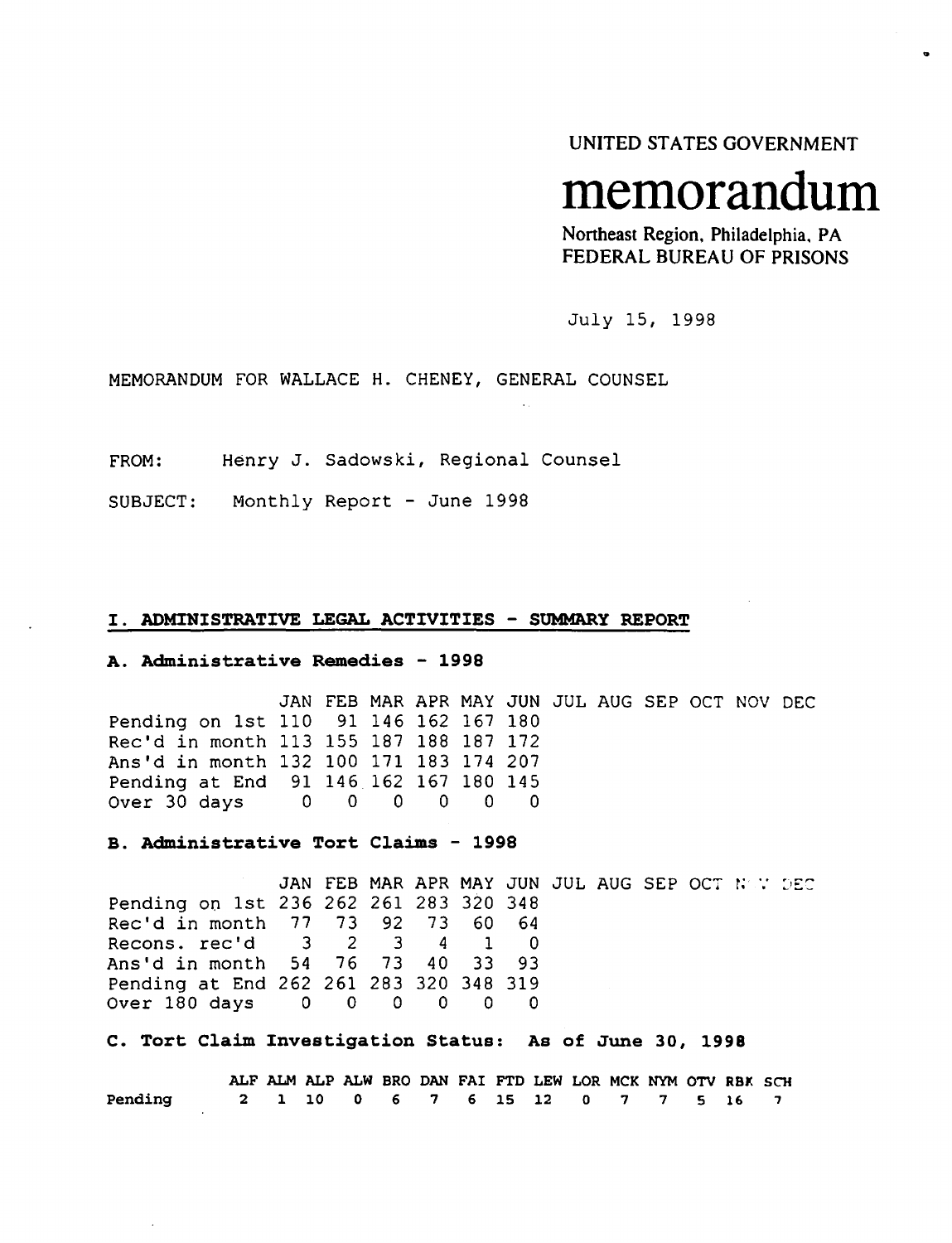#### D. FOI/Privacy Act Requests - 1998

|                                                   |  |  |  | JAN FEB MAR APR MAY JUN JUL AUG SEP OCT NOV DEC |  |  |
|---------------------------------------------------|--|--|--|-------------------------------------------------|--|--|
| Pending on 1st 37 13 9 15 32 32                   |  |  |  |                                                 |  |  |
| Rec'd in month 34 28 32 38 41 31                  |  |  |  |                                                 |  |  |
| Ans'd in month 58 35 29 21 41 59                  |  |  |  |                                                 |  |  |
| Pending at End 13 9 15 32 32 4                    |  |  |  |                                                 |  |  |
| Over 30 days 1 1 0 1 1 0                          |  |  |  |                                                 |  |  |
| E. FOIA Requests for records: As of June 30, 1998 |  |  |  |                                                 |  |  |

..

ALF ALM ALP ALW BRO DAN FAI FTD LEW LOR MCK NYM OTV RBK SCH<br>1 0 1 3 0 4 0 2 1 0 0 2 0 0 0 Pending 1 0 1 3 0 4 0 2 1 0 0 2 0 0 0 Over 20 days 0 0 0 0 1 2 0 0 1\* 0 0 0 0 0 0 Over 20 days  $0 \t 0 \t 0 \t 1 \t 2 \t 0 \t 0 \t 1* \t 0 \t 0$ <br>\*This file has not been received from archives.

#### II. LITIGATION ACTIVITY - 1998 NORTHEAST REGION

#### A. SUMMARY REPORT

|               | JAN |     |     |    |             |    |  |  | FEB MAR APR MAY JUN JUL AUG SEP OCT NOV DEC |  |
|---------------|-----|-----|-----|----|-------------|----|--|--|---------------------------------------------|--|
| Cases Open    | 670 | 604 | 597 |    | 606 625 639 |    |  |  |                                             |  |
| New Cases     | 13  | 15  | 21  | 24 | -19         | 13 |  |  |                                             |  |
| Habeas Corpus | 5   |     | 13  | 13 | 15          | 6  |  |  |                                             |  |
| <b>FTCA</b>   |     | 4   | 2   | 4  | 3           |    |  |  |                                             |  |
| Bivens        |     | 2   | 3   | 4  |             | 3  |  |  |                                             |  |
| Other         | 4   | 2   |     |    | 0           | 3  |  |  |                                             |  |
| Bivens/FTCA   |     | 0   | 2   | 2  | 0           | 0  |  |  |                                             |  |
| Lit Reports   | 8   | 10  | 10  | 9  | 9           | 10 |  |  |                                             |  |
| Cases Closed  | 66  |     | 12  | 5  | 5           | 26 |  |  |                                             |  |

#### B. SETTLEMENTS AND AWARDS:

1) Administrator of the Estate of Robert Bates v. United States, Civil No. 97-0048, E.D.Pa.

Inmate died of a coronary at FCI Fairton. During discovery, new facts were revealed indicating that settlement was in the best interest of the Bureau of Prisons. This FTCA wrongful death originally sought \$250,000.00 in damages. The case settled for \$150,000.00.

2) Rogers v. MCC, et al., 96 Civ. 6811 (S.D.N.Y.)  $f_{\text{c}}/m e^{-}$  ,  $n \mu \kappa$  /

Pro se former inmate filed suit against three p $w$  sician assistants and one cook supervisor.  $^p$  Plaintif $f_{\mu}$ claims he injured *his* eyes with a degreaser solution while cleaning the stove in food services, as part of his job. The parties agreed to settled thi $S_A^{10}$ laim for \$2,500.00, which sum shall be in full settlement of any and all claims against the individual defendants, the United States, MCC, or any department, agency, present or :ormer agents, officer or employee of the United States.

W4AiMM *...m.t .* ... kQi ; ; , u .I&ii":.a .ki.i. &J';IG.~ ,UQ"..J?4EMd.z,Q'Q%'Q,JGA iM.l&.S ,:;mMt . . . (Z... .. , . .c."'.::vili::&.(.... . «iRa i . <sup>J</sup> t. (3 <sup>i</sup> HZ.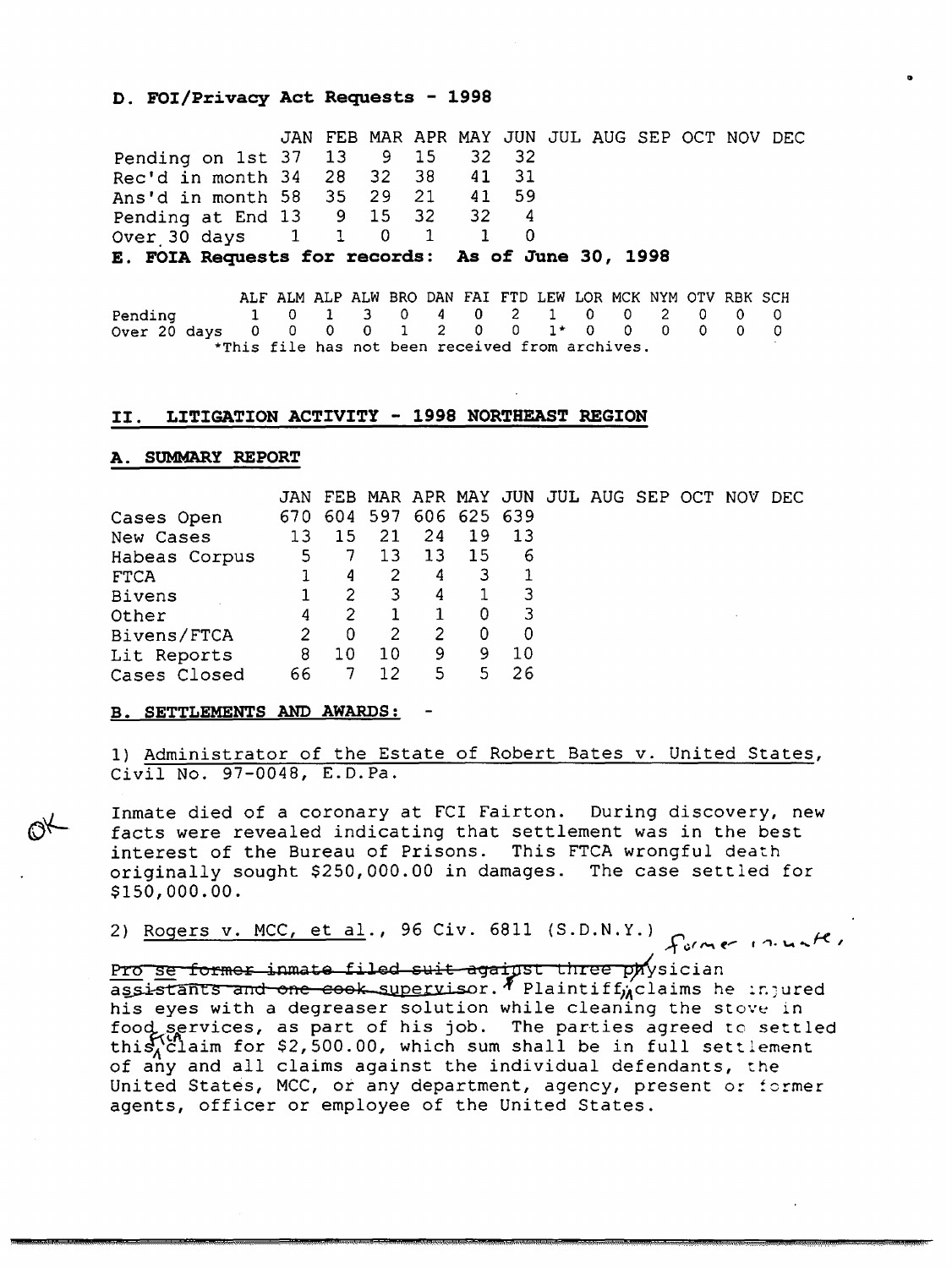#### C. SIGNIFICANT CASES, TRIALS or HEARINGS:

#### 1) Nicholas LaSorsa v. Fredrick Menifee, 97 CV 4827 (S.O.N.Y.).

..

In an exercise of its discretion, the Bureau of Prisons denied Inmate LaSorsa early release because he received a two-level enhancement for possession of a firearm. Although Inmate LaSorsa successfully completed a drug treatment program, the Court ruled that 18 U.S.C. § 3621(e) (2) (B) and 28 C.F.R. § 550.58 do not in any way limit the BOP's discretion to deny early release to prisoners otherwise eligible for release. The Court stated the BOP's decision to deny early release was a rational exercise of that discretion.

#### 2)U.S. v. Gregory Scarpa, Jr., S8 <sup>97</sup> Cr. <sup>786</sup> (E.D.N.Y.)

On May 28, 1998, MCC NY received a "so ordered" subpoena from the attorney for inmate Gregory Scarpa, Jr., Register Number<br>10099-050. The subpoena sought relevant documentation ar The subpoena sought relevant documentation and information which would identify the cell location of Gregory Scarpa, Jr. and those inmates housed on the same tier as inmate<br>Scarpa. The subpoena sought information implicating the WITSEC The subpoena sought information implicating the WITSEC program. A status conference was held on June 9, 1998, before Judge Raggi, to discuss MCC New York's compliance with and objections to the subpoena. Clinton Stroble represented the MCC at this hearing. At the end of the hearing, Judge Raggi requested that MCC clarify several discrepancies in the responsive document sent to Scarpa's attorney and to provide additional information responsive to the subpoena.

## 4)U.S. v. Anthony Martinez, CR-97-725 (E.D.N.Y.)

On June 5, 1998, former Unit Manager, Anthony Martinez, was convicted of three counts of Bribery, in violation 18 U.S.C. §201, and one count of Attempting to Provide Heroin to an Inmate, in violation of <sup>18</sup> U.S.C. §1791. Sentencing is pending.

#### 5) Brown v. Morton, *CV-95-2881* (D.N.J.)

On June 5, 1998, a teleconference took place been inmate Orson Brown, AUSA Kevin Mulry and Staff Attorney Azzmeiah Vazquez. Inmate Brown filed <sup>a</sup> Bivens action in 1995 alleging failure to protect issues when he was assaulted by inmate Anthony Glass on the unit. Magistrate Judge Gold ordered MDC to provide inmate Brown with information regarding instances where various named defendants were the subject of a grievance, complaint or disciplinary action with respect to assault, failing to intercede to stop an assault; failing to properly supervise with respect to such actions; interrogatory answers from various staff with respect to what they knew about the Glass' medical care and whether or not he posed a threat to other inmates or staff; and any administrative, medical and screening information regarding inmate Glass.

*i* ; !!l.i.itt ti.2 .. .t.dttiJl&.& iii t..mWJ.MM ..swaMP 1 \$,U.uI6.&.x:£i . qu.. ,. *i* t , [\$.Q,,(QQUI .. . ...k . .. ..... .'MAth .. ..... .. . *aU,S.4h* .. ... ..MV.3. iQSMlUXWMN4MW.\/: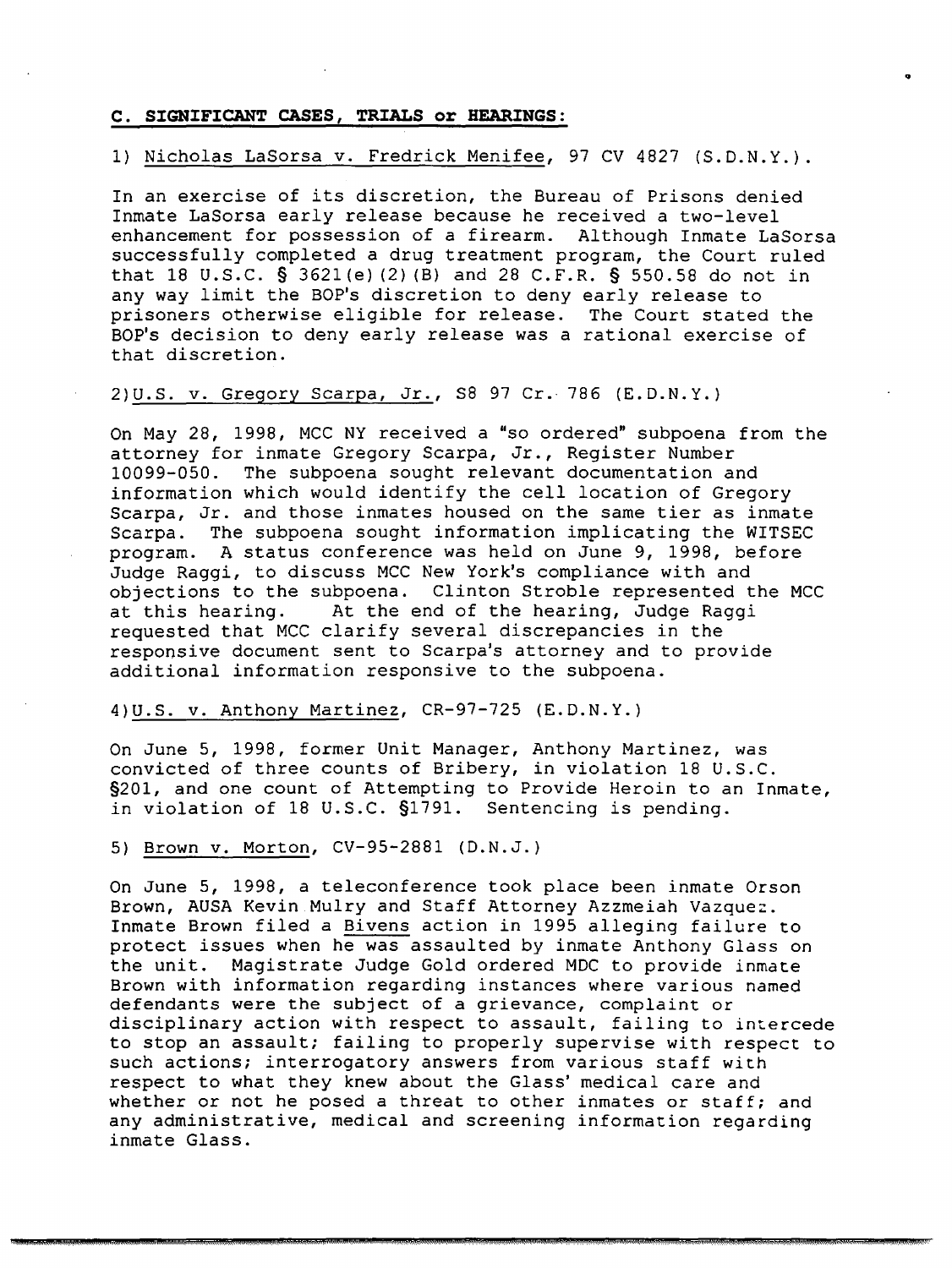6)United States v. Pellulo: Crim. No. ----- (E.D.Pa.)

On June 17, 1998, Bobbie Truman, Attorney and Joe Guidoness, Case Manager (FCI Fairton) and Gene Dixon, Paralegal (FCI Schuylkill) attended a hearing on a motion filed by inmate Leonard Pellulo, 44140-066 challenging the use, in a criminal prosecution, calls recorded on inmate phones. Inmate Pellulo challenged whether he knew the phones were monitored and also claimed that an inmate in the Bureau of Prisons can not make unmonitored telephone calls to his attorneys. He further asserted that he would announce over the monitored lines that.the call was to his attorney and that announcement should evoke the attorney client privilege. Judge Robreno has taken this matter under advisement.

7)United States v. Hammer, Crim. ----- (M.D.Pa.)

The trial of David Paul Hammer, Reg. No. 24507-077 concluded abruptly when he plead guilty to the indictment. The death penalty phase of the prosecution began on June 30, 1998. Attorneys Tim Roberts and Nellie Torres have been assisting and attending the proceedings, when possible.

#### UPCOMING HEARINGS - None Scheduled

D. RELIGIOUS CASES: - No new activity

#### E. ENSIGN AMENDMENT CASES: No new activity

F. PLRA 1915 DISMISSALS: None

#### III. TRAVEL AND LEAVE SCHEDULE FOR JULy 1998:

Hank Sadowski -Travel - July 27-31 National Legal Training Annual Leave - None Scheduled

Mike Tafelski -Travel - July 27-31 National Legal Training Annual Leave - July 13-17

- Toni Brown Travel None Scheduled Annual Leave - None Scheduled
- Les Owen Travel None Scheduled Annual Leave - None Scheduled
- Ron Hill Travel None Scheduled Annual Leave - None Scheduled
- James *Vogel* Travel None Scheduled Annual Leave - July 30, 31, 1998

*... ..LXi CAb. ..*cu.Jt....*.£,t.* :; .. n=>. \$.w.w.MMi4W&¥MM..tA.&..2Q&44&¥4M««. ....43", .."." ...3 J" "'.''''".uP.¥!!'.JMMlk4.MI&@@( .M.M?i6¥ ..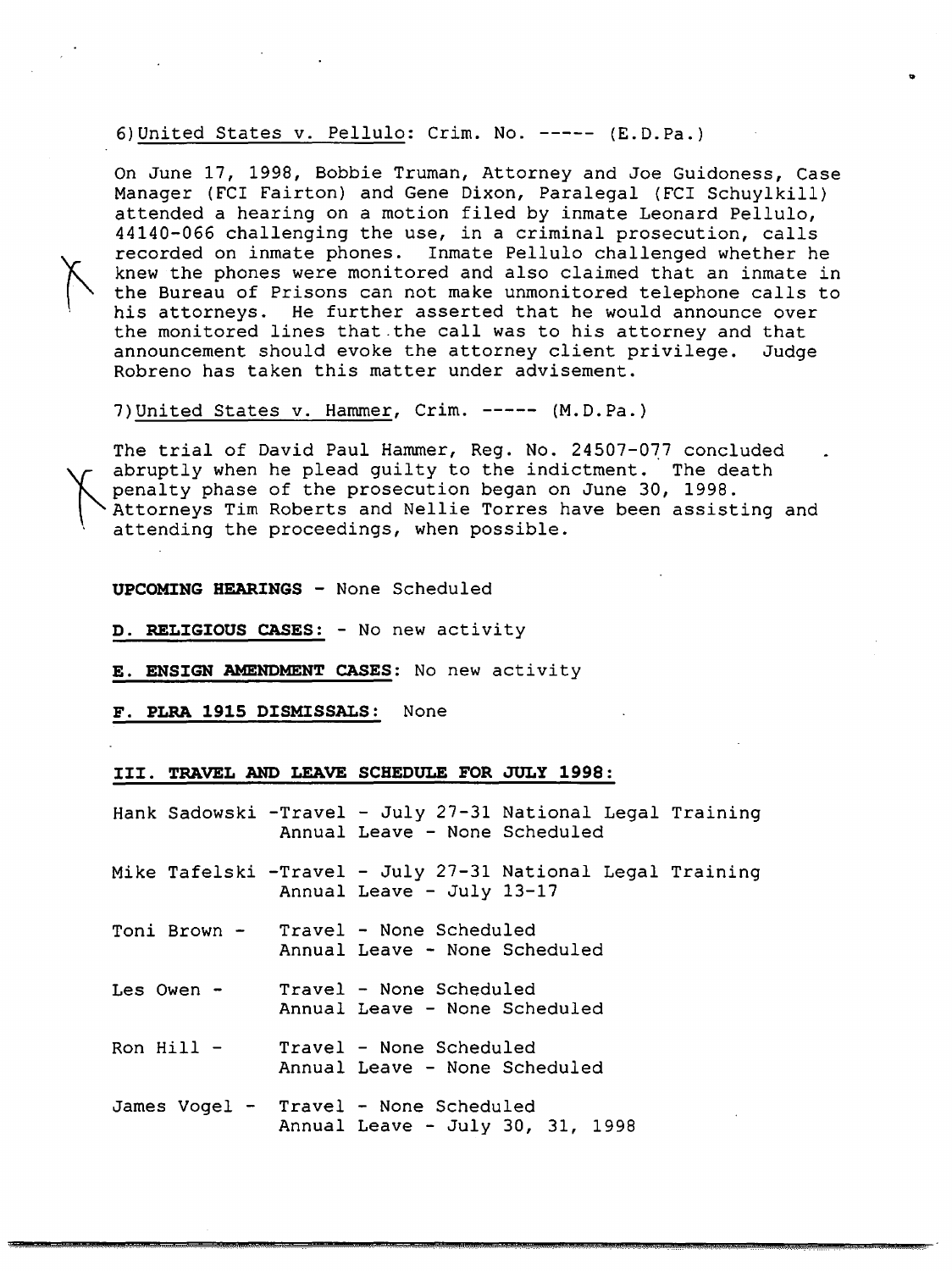## UNITED STATES GOVERNMENT

..

## **memorandum**

Date: August 5, 1998

Reply to Attn of: Sherree L. Sturgis, Regional Counsel, Southeast Region Federal Bureau of Prisons, Atlanta, GA 30331

Subject: Monthly Report - July 1998

To: Wallace H. Cheney, General Counsel and Assistant Director, Federal Bureau of Prisons Washington, D.C. 20534

#### I. ADMINISTRATIVE LEGAL ACTIVITIES - SUMMARY REPORT

| ---                  |            |      |            |                |            |     |          |            |            |     |            |            |  |  |
|----------------------|------------|------|------------|----------------|------------|-----|----------|------------|------------|-----|------------|------------|--|--|
|                      | <b>JAN</b> | FEB  | <b>MAR</b> | APR            | <b>MAY</b> | JUN | JUL      | <b>AUG</b> | <b>SEP</b> | OCT | <b>NOV</b> | <b>DEC</b> |  |  |
| Pending on 1st       |            | 113  | 69         | 69             | 89         | 104 | 101      | 88         |            |     |            |            |  |  |
| Rec's in month       | 39         | -55. | 88         | 38             | 63         | 36  | 74       |            |            |     |            |            |  |  |
| Recons. rec'd        |            |      |            |                |            |     |          |            |            |     |            |            |  |  |
| Ans'd in month       | 22         | 49   | 69         | -52            | 46         | 58  | 54       |            |            |     |            |            |  |  |
| inding at end        | 117        | 1 H  | 107        | 0 <sup>3</sup> |            | 101 | 88       |            |            |     |            |            |  |  |
| $\sqrt{er}$ 180 days |            |      |            |                |            |     | $\Omega$ |            |            |     |            |            |  |  |

## A. Administrative Tort Claims - 1998

B. Tort Claim Investigation Status: As of July 31, 1998

|             | <b>ATL</b> | -<br>$\circ$<br>., | <br>$\cdot$ $\cdot$ | $-$ | ⊷<br>$\overline{\phantom{a}}$<br>-- | v<br>$\overline{\phantom{a}}$<br>-<br>$\ddot{\phantom{0}}$<br>$\cdot$ | м<br>А | MIM | MNA | MON | PEN | TAL       | $-1$<br>$\cdots$ | $\cdots$<br>$\cdots$ |
|-------------|------------|--------------------|---------------------|-----|-------------------------------------|-----------------------------------------------------------------------|--------|-----|-----|-----|-----|-----------|------------------|----------------------|
| PENDING     | 36         |                    |                     |     |                                     | Д                                                                     |        |     | o   |     |     | $\ddot{}$ |                  |                      |
| DAYS<br>>60 | 10         |                    |                     |     |                                     |                                                                       |        | . . |     |     |     |           |                  |                      |

#### C. FOI/Privacy Act Requests - As of July 31, 1998

|                | ∙JAN | FEB             | <b>MAR</b> | APR | <b>MAY</b>   | JUN. | JUL           | AUG- | - SEP | <b>CONTRACTOR</b> | . |  |
|----------------|------|-----------------|------------|-----|--------------|------|---------------|------|-------|-------------------|---|--|
| Pending on 1"  |      | -2              | 18         | 19  | $\gamma$     | 15   |               | 27   |       |                   |   |  |
| Rec'd in month | 21   |                 | ⊦8         | - 9 |              | 24   | 24            |      |       |                   |   |  |
| Ans'd in month | 10   | 1 H             | 22         | 26  | $\mathbf{A}$ | ı 4  |               |      |       |                   |   |  |
| Pending at end | 24   | $\sim$<br>. . i | د) :       | 25  | 15           |      | $\sim$ $\sim$ |      |       |                   |   |  |
| Over 30 days   |      |                 |            | ŧ٦. |              |      |               |      |       |                   |   |  |

D. FOIA Requests for records: As of July 31, 1998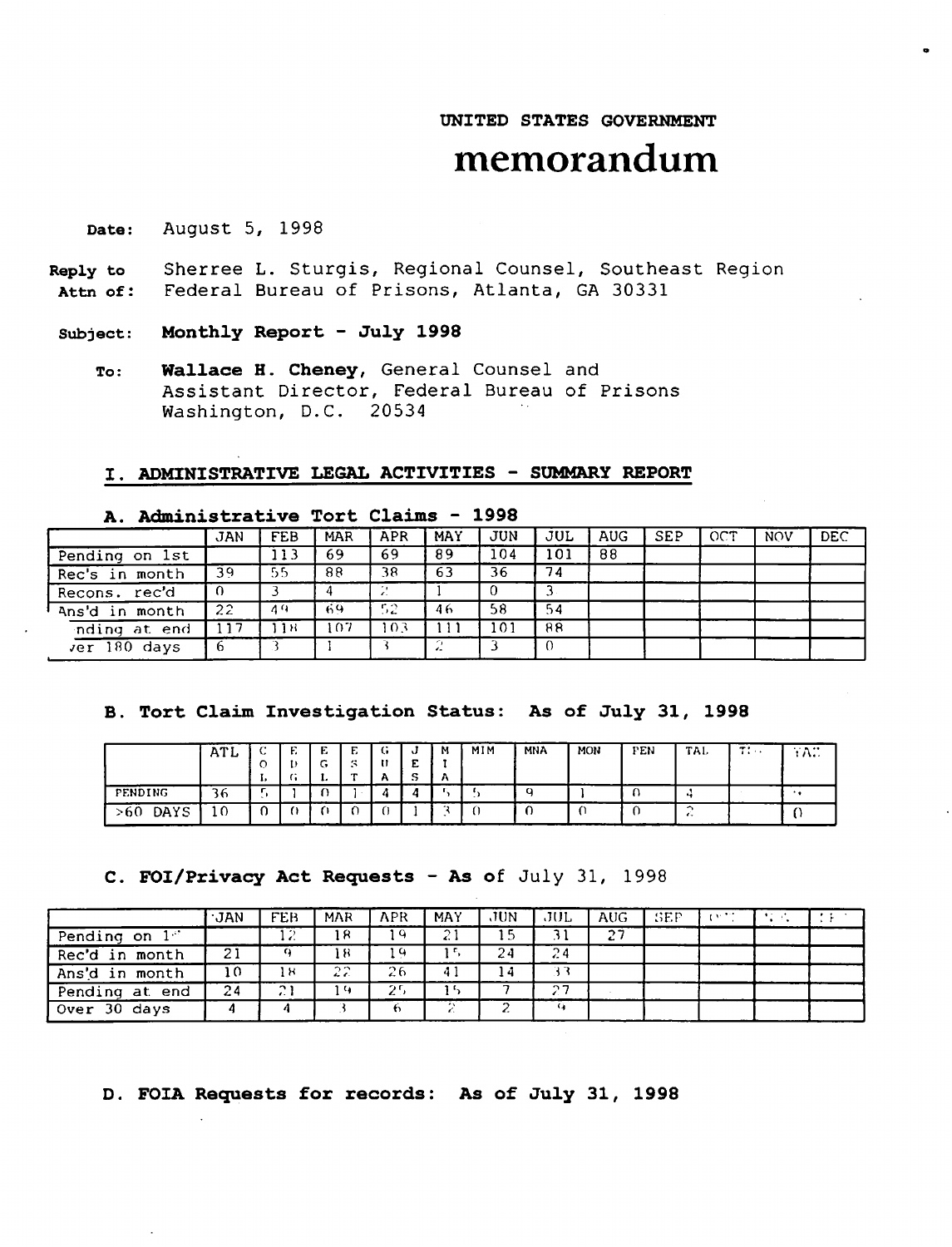#### SER Monthly Report - August, 1998 Page 2

|                         | AT | COL | EGL | <b>EST</b> | <b>GUA</b> | JES. | MIA | MIM | <b>MNA</b> | MON | PEN | TAL | TDG | ΥA     |
|-------------------------|----|-----|-----|------------|------------|------|-----|-----|------------|-----|-----|-----|-----|--------|
|                         | ≖  |     |     |            |            |      |     |     |            |     |     |     |     | -<br>- |
| PENDING                 |    |     | v   |            | ີ          |      |     |     |            |     |     | --  |     |        |
| DAYS<br>30 <sub>1</sub> |    |     |     |            |            |      | .,  |     |            |     |     |     |     |        |

..

#### II. LITIGATION ACTIVITY - 1998 SOUTHEAST REGION

#### A. SUMMARY REPORT

|               | <b>JAN</b> | FEB      | MAR | APR         | MAY | <b>JUN</b> | JUL      | <b>AUG</b> | SEP | OCT     | <b>NOV</b> | DEC |
|---------------|------------|----------|-----|-------------|-----|------------|----------|------------|-----|---------|------------|-----|
| Cases Open    | 522        | 515      | 525 | 535         | 537 | 542        | 539      | 531        |     |         |            |     |
| New Cases     | 16         | ؞        | 18  | 15          | 15  | 10         | 11       |            |     |         |            |     |
| Habeas Corpus | 10         |          | ۹   | 6           | 8   | 8          | 6        |            |     |         |            |     |
| <b>FTCA</b>   |            | $\Omega$ |     | $\sim$<br>▵ |     | -0         |          |            |     | $\cdot$ |            |     |
| <b>Bivens</b> |            |          | h   |             |     |            | 4        |            |     |         |            |     |
| Other         |            | $\Omega$ |     |             |     | -0         | $\Omega$ |            |     |         |            |     |
| Bivens/FTCA   |            | -0       |     |             |     |            | $\Omega$ |            |     |         |            |     |
| Lit Reports   | 11         |          |     |             |     | $\Omega$   |          |            |     |         |            |     |
| Cases Closed  | 77         | Q        | 8   | г,          | 13  |            | 14       |            |     |         |            |     |

#### B. SETTLEMENTS AND AWARDS:

Pamela Ruth Chilton, et al. v. United States, 4:96-CV-2533 CDP (E.O. Missouri)

Trial was held in this case where the inmate committed suicide at FCI Jesup shortly after arrival and his prescription for was changed from Xanax to Lorazepam. The court found that the Government was negligent and awarded damages to the plaintiffs in the amount of \$781,000. This consisted of \$725,000 lost income, \$50,000 intangible value and \$6,000 funeral expenses.

Sulayman v. U.S., FGAS, 297-118 - Settled for \$55,000 dt settlement conference on 7-15.

#### C. SIGNIFICANT CASES, TRIALS or HEARINGS:

Salvador Magluta v. F. P. Sam Samples, et al., App No. 97-8417  $(11'$ <sup>t</sup> Cir.)

The defendants reply brief was submitted to the court, arquing that the district court's dismissal of the plaintiff's Bivens action on the basis of the fugitive from justice doctrine was permissible and should be upheld. Maria Simon, DOJ Appellate Attorney, prepared and filed the brief for the defendants. We await the court's decision.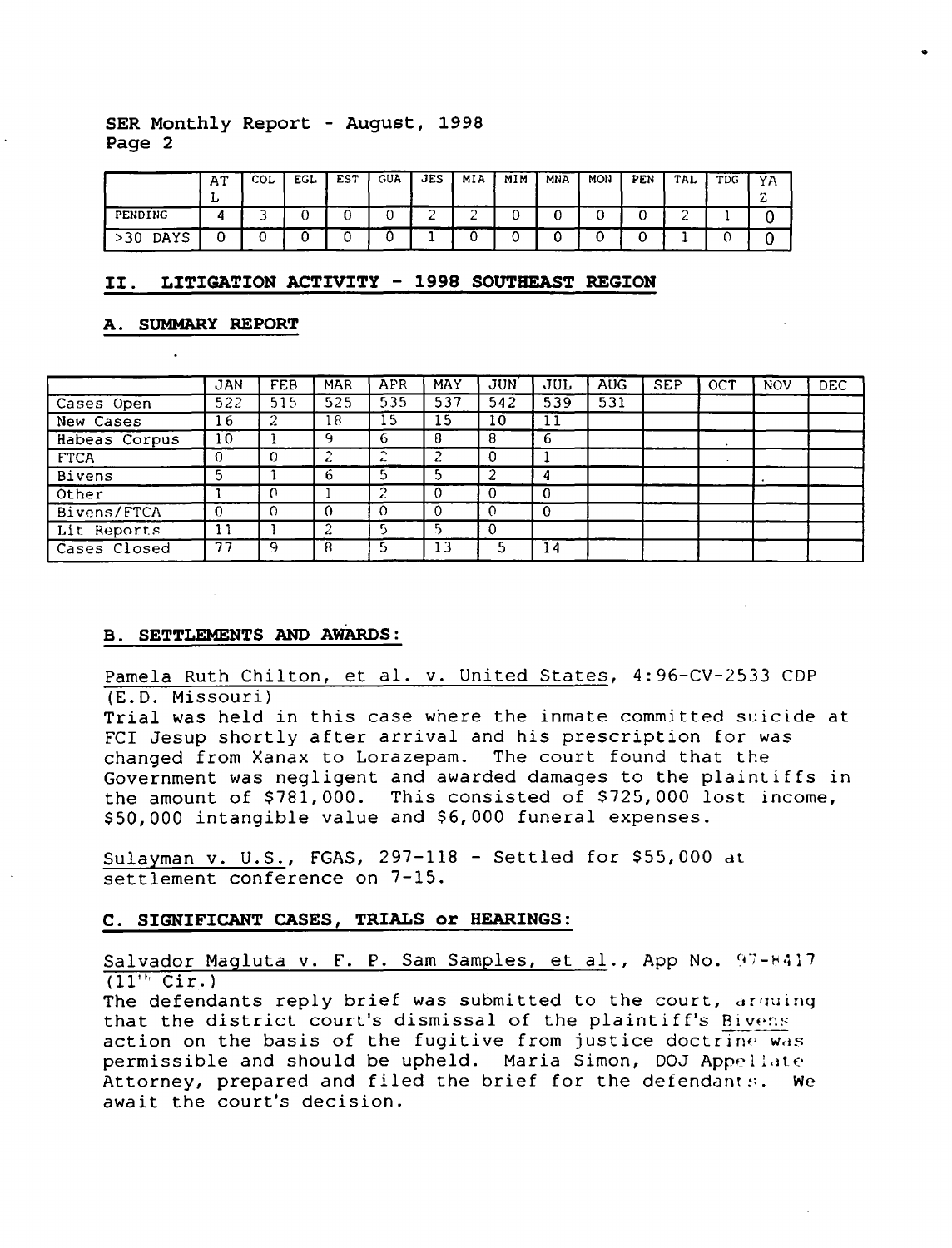**SER Monthly Report - August, 1998 Page 3**

- **D. RELIGIOUS CASES:**
- E. **ENSIGN AMENDMENT CASES:**
- **F. PLRA 1915 DISMISSALS:** NONE

#### **G. CRIMINAL CASES:**

No significant cases to report.

III. TRAVEL AND LEAVE SCHEDULE FOR August 1998:

..

Sherree L. Sturgis Travel - None Annual Leave - None Van Vandivier Travel - None Annual Leave - August 17, 25-31 Earl Cotton Travel - August 30-September 2, CSRE training Denver Annual Leave - None Jeffrey Sugg - Honors Attorney Travel - None Annual Leave - None Gere Gooden Travel - None Annual Leave - August 10 Loretta Rich-New Paralegal Trainee Travel - None Annual Leave - None Beverly Snell - Legal Intern Travel - 8-20-21 Assist AUSA Porto v. US, FFLS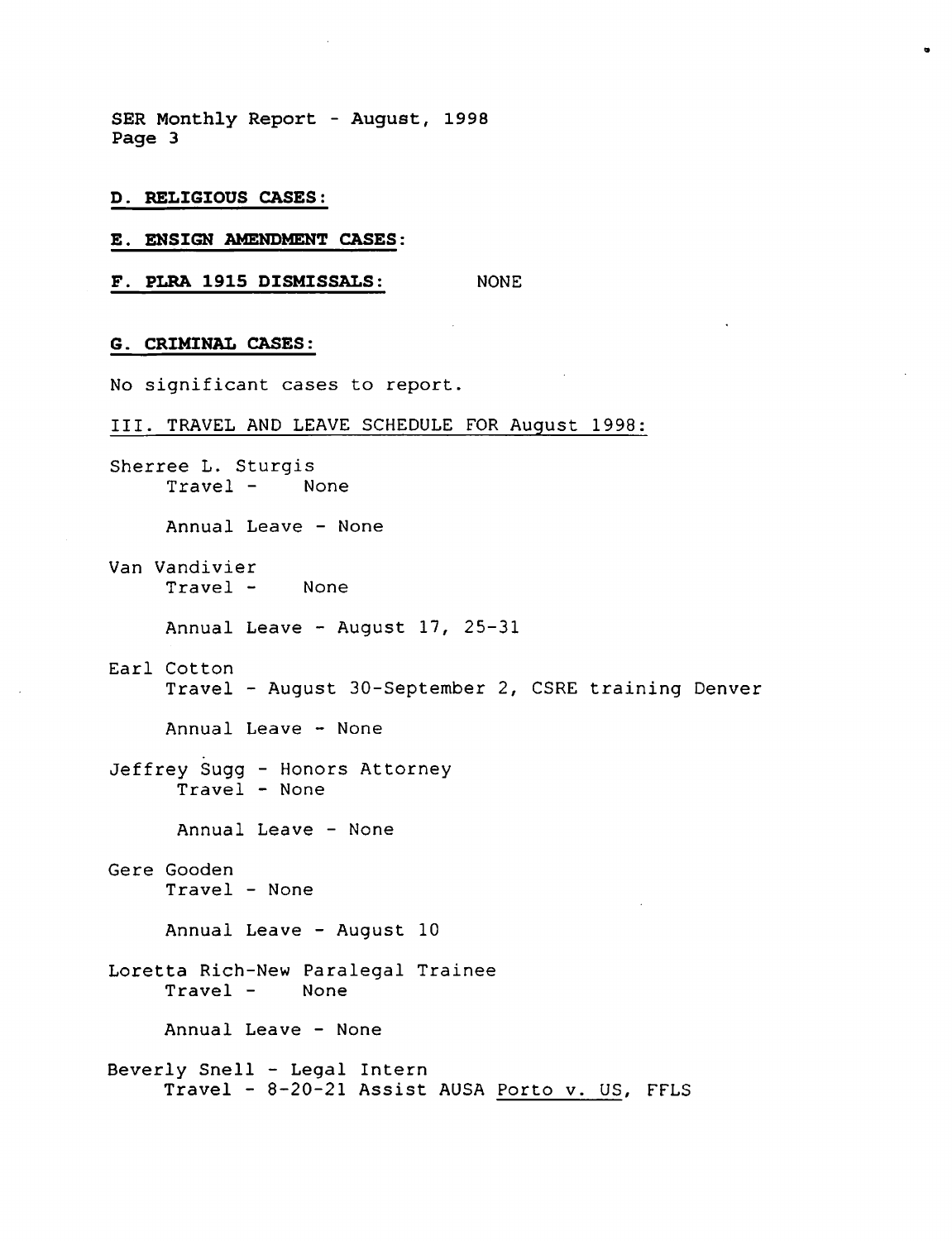SER Monthly Report - August, 1998 Page 4

Annual Leave -August 14

IV. Other Matters

Orientation for new wardens, 7-13 by Sturgis & Vandivier

cc: Regional Director and Deputy Regional Director, SER All Regional Counsel "and Associate General Counsel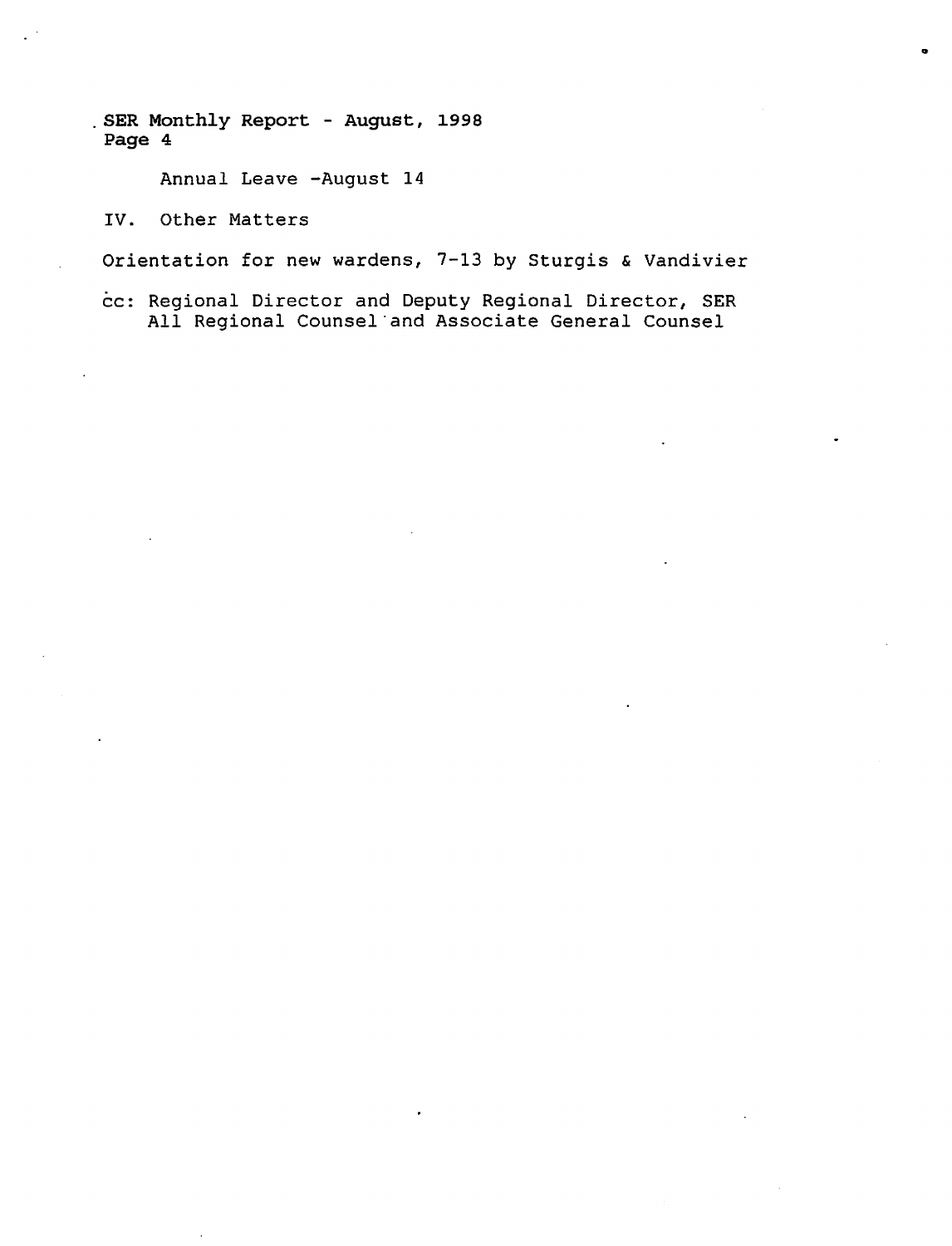U.S. DEPARTMENT OF JUSTICE Federal Bureau of Prisons North Central Region Office of Regional Counsel

o

## Kansas City, KS 66101

## August 7, 1998

## MEMORANDUM FOR WALLACE H. CHENEY, ASSISTANT DIRECTOR GENERAL COUNSEL & REVIEW

FROM: JOHN R. SHAW, Regional Counsel

SUBJECT: MONTHLY REPORT (July, 1998)

#### LITIGATION. CLAIMS. AND ADMINISTRATIVE REMEDY STATISTICS

## **LITIGATION:**

| inst       | num | hc | ftc | biv | oth | ans | pen | cld | h/t | set | awd |
|------------|-----|----|-----|-----|-----|-----|-----|-----|-----|-----|-----|
| <b>NCR</b> | 47  | 31 |     | 9   | 3   | 28  | 429 | 29  | 22  |     |     |
|            |     |    |     |     |     |     |     |     |     |     |     |

NUM - Number of total lawsuits filed In the month (1)

HC - Number of habeas corpus actions filed In the reporting period

FTC - Number of FTCA actions filed

BIY - Number of Bivens actions filed

OTH - Number of other actions filed, e.g., mental health, mandamus

ANS - Number of IIUgatlon reports completed

PEN - Number of cases pending

CLD - Number of cases closed

H/T - Number of hearings or trials (include in narrative)

SET - Number of settlements (include in narrative)

AWD - Number of Awards (include in narrative)

\*Number of open cases on LMS.

#### ADMINISTRATIVE CLAIMS:

| ' JAN |    |    |    |    |  | FEB   MAR   APR   MAY   JUN   JUL   AUG   SEP   OCT   NOV   DEC |  |
|-------|----|----|----|----|--|-----------------------------------------------------------------|--|
| 61    | 50 | 66 | 56 | 98 |  |                                                                 |  |

Total for Calendar Year 486 Pending 273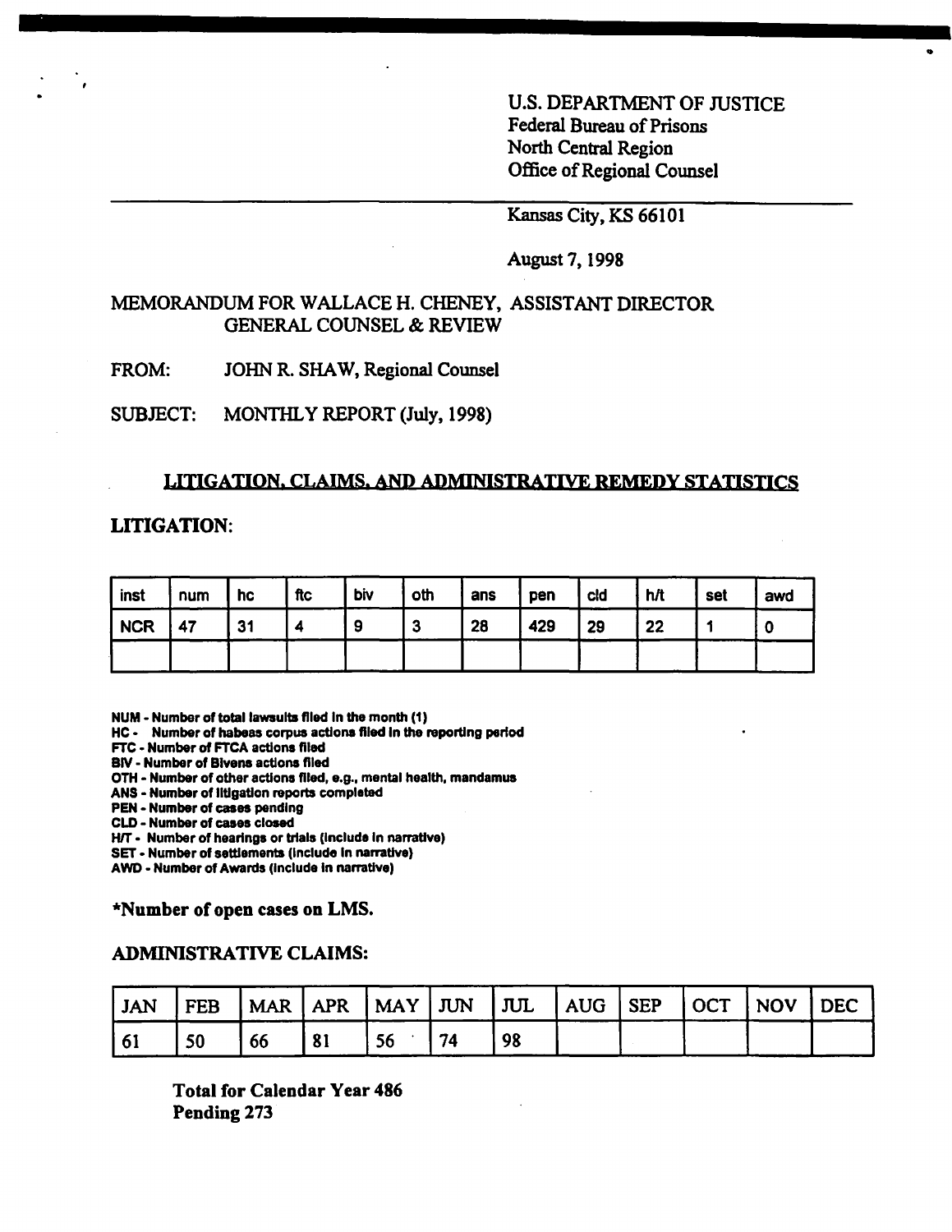## ADMINISTRATIVE REMEDIES

| JAN | $I$ FEB |             |     |     |     |     |  | MAR   APR   MAY   JUN   JUL   AUG   SEP   OCT   NOV   DEC |  |
|-----|---------|-------------|-----|-----|-----|-----|--|-----------------------------------------------------------|--|
| 184 | 170     | $\vert$ 210 | 198 | 249 | 202 | 241 |  |                                                           |  |

## Total for Calendar Year 1454

## FREEDOM OF INFORMATION ACTIPRIVACY ACT REQUESTS

|                         | <b>FOIA</b> | PRIVACY ACT |
|-------------------------|-------------|-------------|
| <b>ACTUAL ON-HAND</b>   | 31          |             |
| <b>ACTUAL RECEIVE D</b> | 62          |             |
| <b>ACTUAL PROCESSED</b> | 66          |             |
| <b>ACTUAL BACKLOG</b>   |             |             |

Backlog represents those requests which have not been responded to within the twenty work days target set by DOl

## ADVERSE DECISIONS

None.

## SETTLEMENTS OR JUDGMENTS

## Sartin y. United States, Case No. 97-2780, (W.D.Tenn.) USP Marion

This case was recently settled for \$12,000. The case involved a visitor who sustained injuries when a chair collapsed in the FPC Marion visiting room. The AUSA did not obtain the concurrence of the BOP prior to settling this case.

## Lumpkin v. Knowles, Case No. 97-X-0033 (D. CoL), USP Florence

District Court directed BOP to make a copy of telephone conversation on cassette tape and provide declaration as to its authenticity. Lumpkin is to provide address where tape will be sent and will pay costs of copying/mailing. BOP also directed to preserve master reel if Lumpkin pays cost of replacement (approx. \$120). If Lumpkin has not paid to replace master reel by August 6, order to preserve master reel will be vacated.

## McCarthy y. U.S.. et al., Case No. 95-Z-320 (D.Col.), ADX Florence

On July 14, 1998, a settlement was reached when the plaintiff agreed to dismiss his complaint without prejudice due to the fact that he is currently receiving assistance from KU Defender Project. In exchange, BOP will provide a declaration to plaintiff's counsel as to unavailability of Florida materials in BOP facilities.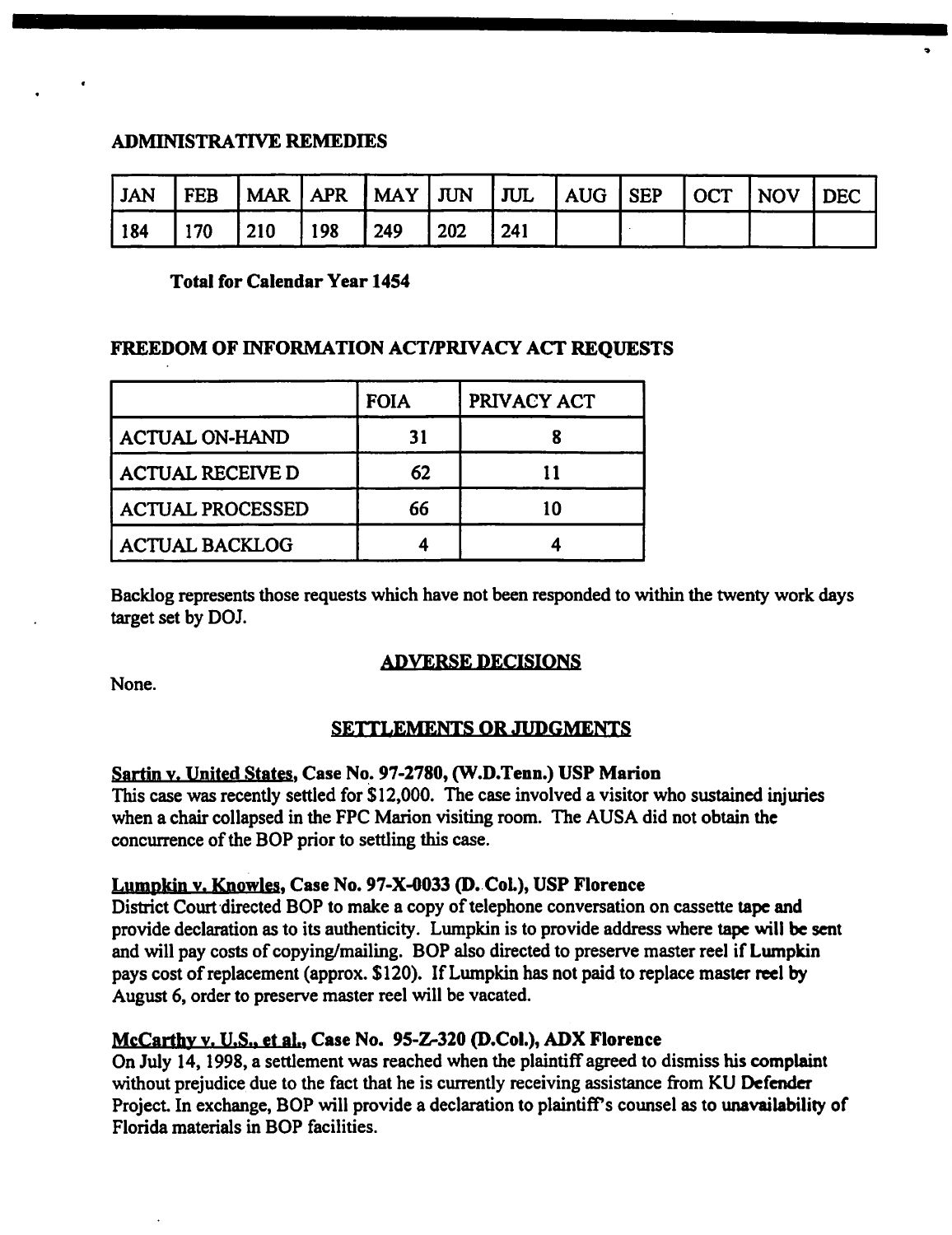Monthly Report August 1998 Page 3

## DECISIONS OF INTEREST

..

Parsons v. Pitzer, 1998 WL 416888 (7th Cir. (Wis.)), FCI Oxford

Seventh Circuit found that Felon in Possession of a Firearm was a crime of violence for purposes of 18 U.S.C. 3621(e)(2)(B).

## Copley v. Keohane, 1998 WL 410067 (8th Cir. (Mo.)), USMCFP Springfield

Court held that since inmate was no longer in the custody of the BOP and instead under the supervision of U.S. Probation, the petitioner's habeas action was moot.

## PENDING CASES OF INTEREST

## Johnson y. United States, Case No. 96-C-S708, N.D. IlL, MCC Chicago

After inmate committed suicide, his estate sued claiming BOP's negligence led to death. During recent settlement conference, administrator of estate asked for \$800,000. AUSA responded with an offer of \$10,000 in nuisance value.

## Massey and Otten v. David Helman, et al., Case No. 97-1401, C.D. IL, FCI Pekin

Pursuant to Rule 23, Fed. R. Civ. P., Plaintiffs brought a Motion for Class Certification. Plaintiff Massey alleged that because it is institutional policy to deny necessary medical care to inmates, he was denied the prescribed medical treatment for an existing hernia, a violation of his Eighth Amendment right to be free from cruel and unusual punishment. In addition to his individual claim, Plaintiff Massey sought class certification on behalf of other inmates who were denied medical treatment. Plaintiff Otten was a former staff physician at FCI Pekin prior to his termination during March 1998. Plaintiff Otten alleged that he was terminated for insisting that his patients receive necessary medical care as required by the Eighth Amendment and because he spoke freely with the inmates about the necessary medical care being denied to them. In addition to PlaintiffOtten's individual claim, he brought action on behalfofhis former FCI Pekin imnate patients. In an Order dated July 7, 1998, the Court denied the Motion because Plaintiffs failed to meet the first of four pre-requisites to certify the class; numerosity.

## Gonzalez v. Cambiazo. Derr and Kuzinki, Case No. 97-S-2639, D.Col., FCI Florence

Inmate alleges he was assaulted by these three defendants on 12/1/97. The inmate specifically alleges that staffremoved his wheelchair and walker from his cell, resulting in inability to ambulate around the cell. The inmate alleges that the officers then kicked plaintiff, injuring his legs and shoulder. He is seeking \$1 million in damages and a transfer to a "hospital."

## Boyce y. Hershberger, Case No. 983238-GTRV, D.Kan., NCRO

Convicted spy Christopher Boyce has filed suit in the District of Kansas alleging that his constitutional rights were violated when he was transferred from a state facility in Minnesota to ADX Florence. Boyce is represented by counsel in this matter and claims that he was transferred solely because of articles he wrote that were critical of the BOP and members of the Aryan Brotherhood. A current BOP staff member testified on behalf of Boyce during his last parole hearing and assessed that Boyce was best suited for confinement in an FCI, not a maximum security prison. NCRO legal staff will be providing the U.S. Attorney's Office with assistance.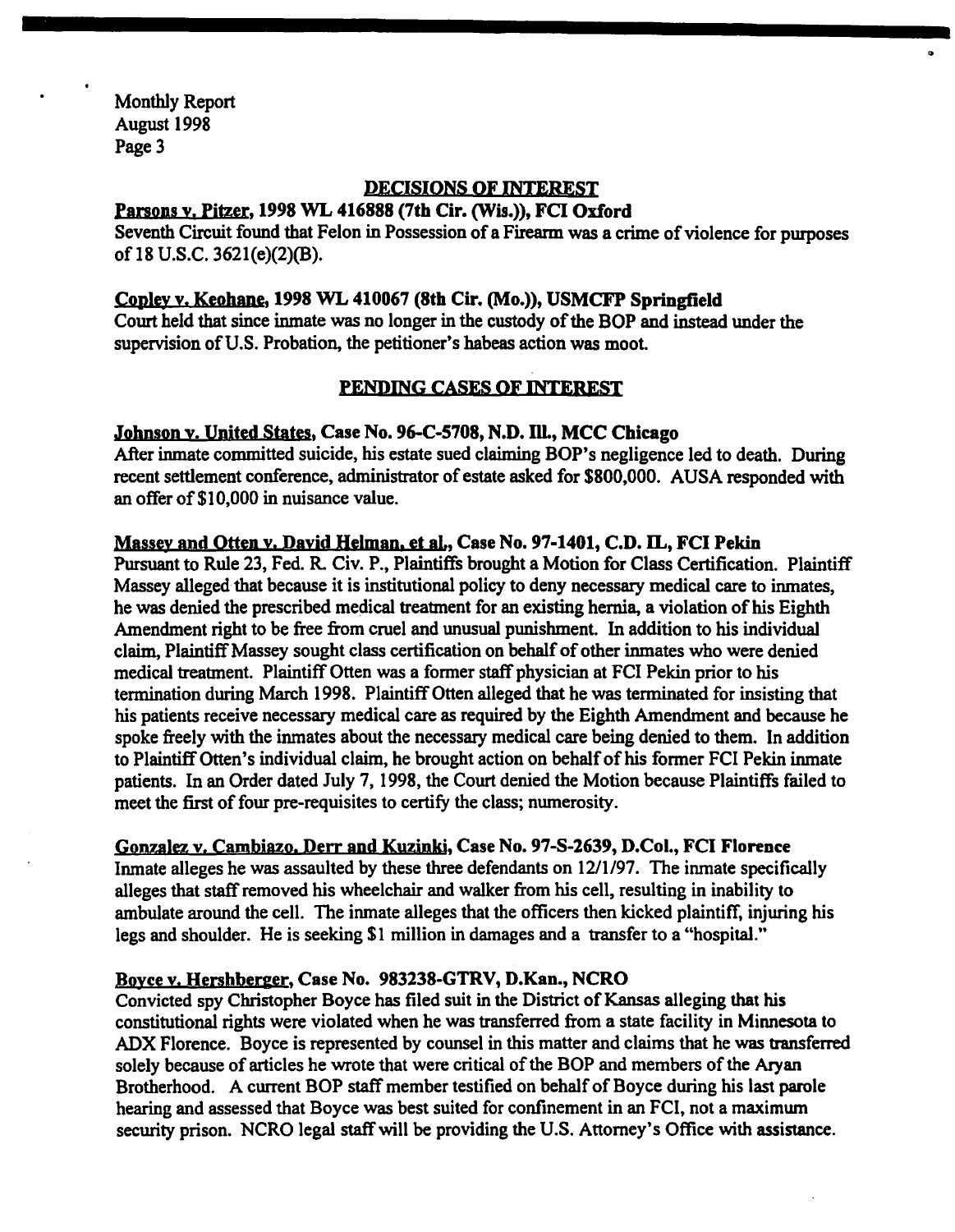Monthly Report August 1998 Page 4

## RELIGIOUS FREEDOM RESTORATION ACT CASES

..

## Houston y. Brooks, Civil No. 97-2081, D. Minn., FCI Sandstone

Private counsel is in the process of interviewing various staff members regarding their actions in this case. The defendant claims his rights under RFRA were violated when he was placed in administrative detention for making inflammatory remarks about Caucasians. The U.S. Attorney's Office filed a motion to dismiss on behalf of the defendants in their official capacities.

## HEARINGS AND TRIALS

None.

## UPCOMING HEARINGS OR TRIALS

## Bernal y. Black & Lewis, Case No. 96-1209, CD Ill., FCI Pekin

Plaintiff alleges two staffinitiated disciplinary action him in retaliation for complaining about conditions at the commissary. Trial scheduled to begin Monday, August 31 , 1998 in Peoria

## Locascio y. Keohane, WD MO, MCFP Springfield

Plaintiff, an organized crime figure, filed for a temporary restraining order requesting release from Administrative Detention. The inmate was placed in SHU after information was received that a contract bad been placed on his life. Judge Clark has scheduled a hearing regarding this matter for August 19, 1998.

## CRIMINAL MATTERS

## USA y. JOHNSON, Case No. 96-CR-379, N.D.In., MCC Chicago

On July 27, 1998 Johnson was formally sentenced to two concurrent death sentences. The judge requested that Johnson be allowed to stay at the MCC for 14 days so he could have the opportunity to visit with family members.

## USA y. Leo ALVAREZ D.Col., USP Florence

Inmate pleaded guilty to introduction of contraband (heroin) and was sentenced to 27 months consecutive to his current term of imprisonment.

## USA v. Jack COOK, D.Col., FCI Florence

Inmate charged with one count of assault on staff (Correctional Counselor) and pleaded guilty. The inmate was immediately sentenced to one year, consecutive, during proceedings before Magistrate Borchers in ADX Courtroom on July 14, 1998.

## USA y. Jimmy COUCH, D. Col., USP Florence

Inmate charged with possession of contraband (drugs). The inmate pled guilty at proceedings on July 24 before Magistrate Borchers in ADX Courtroom and was immediately sentenced to six months each on two counts, consecutive to each other and to all other sentences.